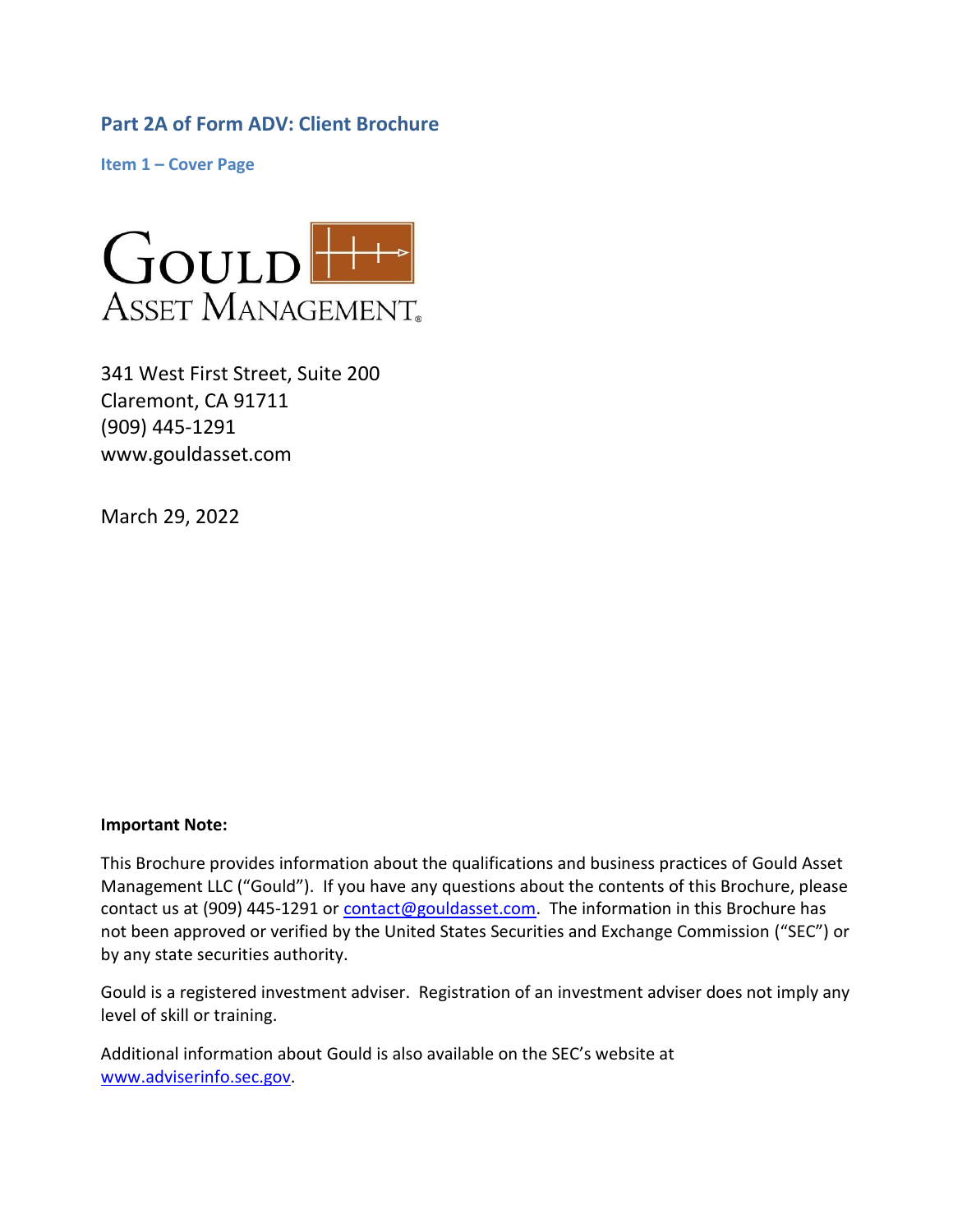### <span id="page-1-0"></span>**Item 2 – Material Changes**

On July 28, 2010, the United State Securities and Exchange Commission published "Amendments to Form ADV," which amends the disclosure document (or "Brochure") that we provide to clients as required by SEC Rules. Pursuant to SEC rules, we now provide clients a summary of any material changes to this and subsequent Brochures within 120 days of the close of our fiscal year. We may provide other ongoing disclosure information about material changes as necessary.

To minimize waste, we will provide you only with the summary of material changes, except in cases where SEC guidelines require delivery of the full document. We will provide you with a complete version of the latest Brochure at any time, upon your request, without charge. Our Brochure may be retrieved from our website [\(www.gouldasset.com\)](http://www.gouldasset.com/), or requested by contacting us at (909) 445-1291 or [contact@gouldasset.com.](mailto:contact@gouldasset.com)

Additional information about Gould is also available via the SEC's web site [www.adviserinfo.sec.gov](http://www.adviserinfo.sec.gov/). The SEC's web site also provides information about any persons affiliated with Gould who are registered as investment adviser representatives of Gould.

### <span id="page-1-1"></span>**Summary of Material Changes (since December 2021)**

Form ADV Part 2A, Item 4 ("Advisory Business") was updated to reflect Gould's assets under management (AUM) figures as of December 31, 2021: \$704.8 million in discretionary AUM and \$75.6 million in non-discretionary AUM. In our last Brochure update (December 2021), these figures were \$621.4 million and \$67.8 million, respectively.

Item 5 ("Fees and Compensation") was updated as follows:

Under "Additional Fees" we have further noted that performance-based fees can be charged as part of the underlying fund fees.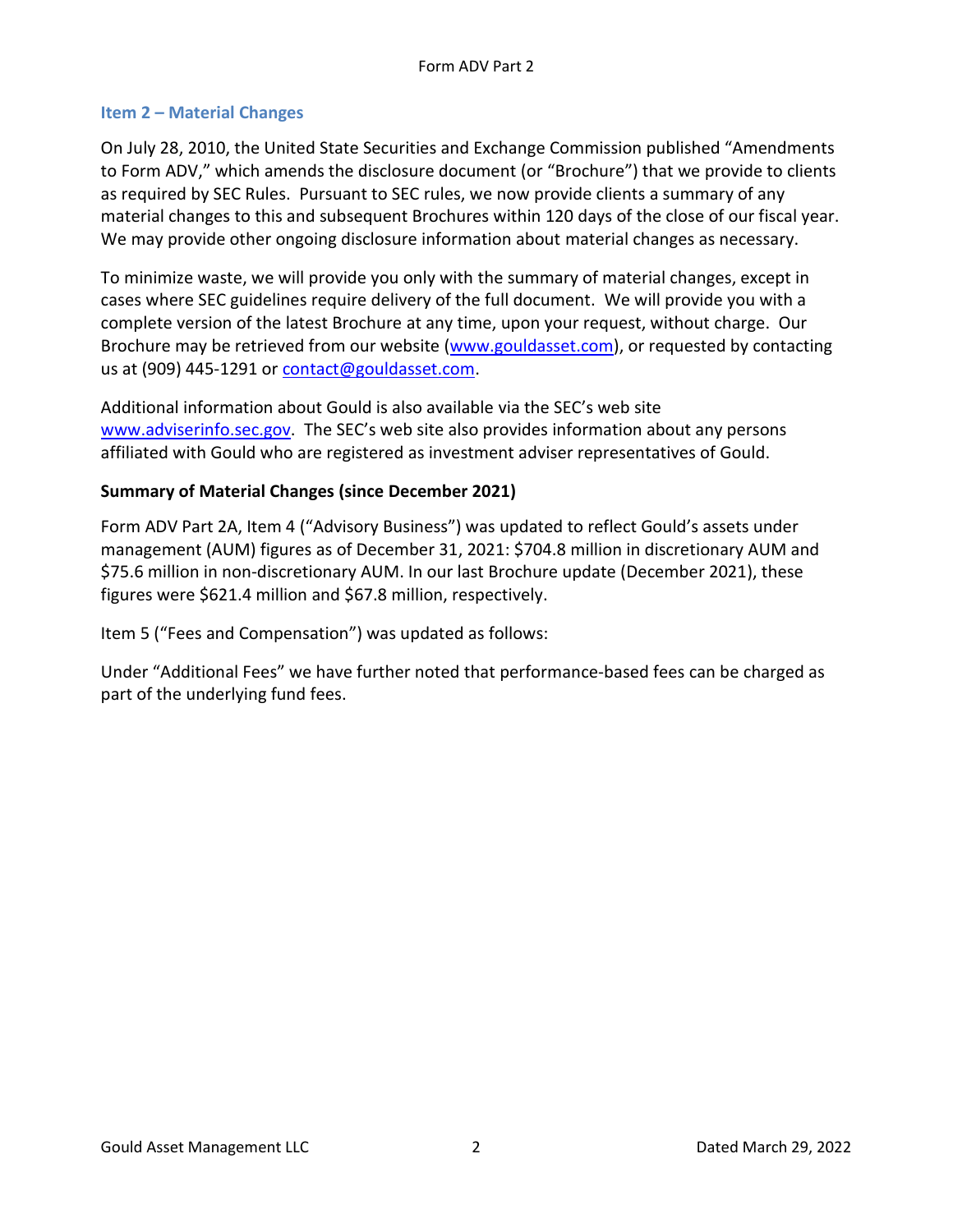# <span id="page-2-0"></span>Item 3 - Table of Contents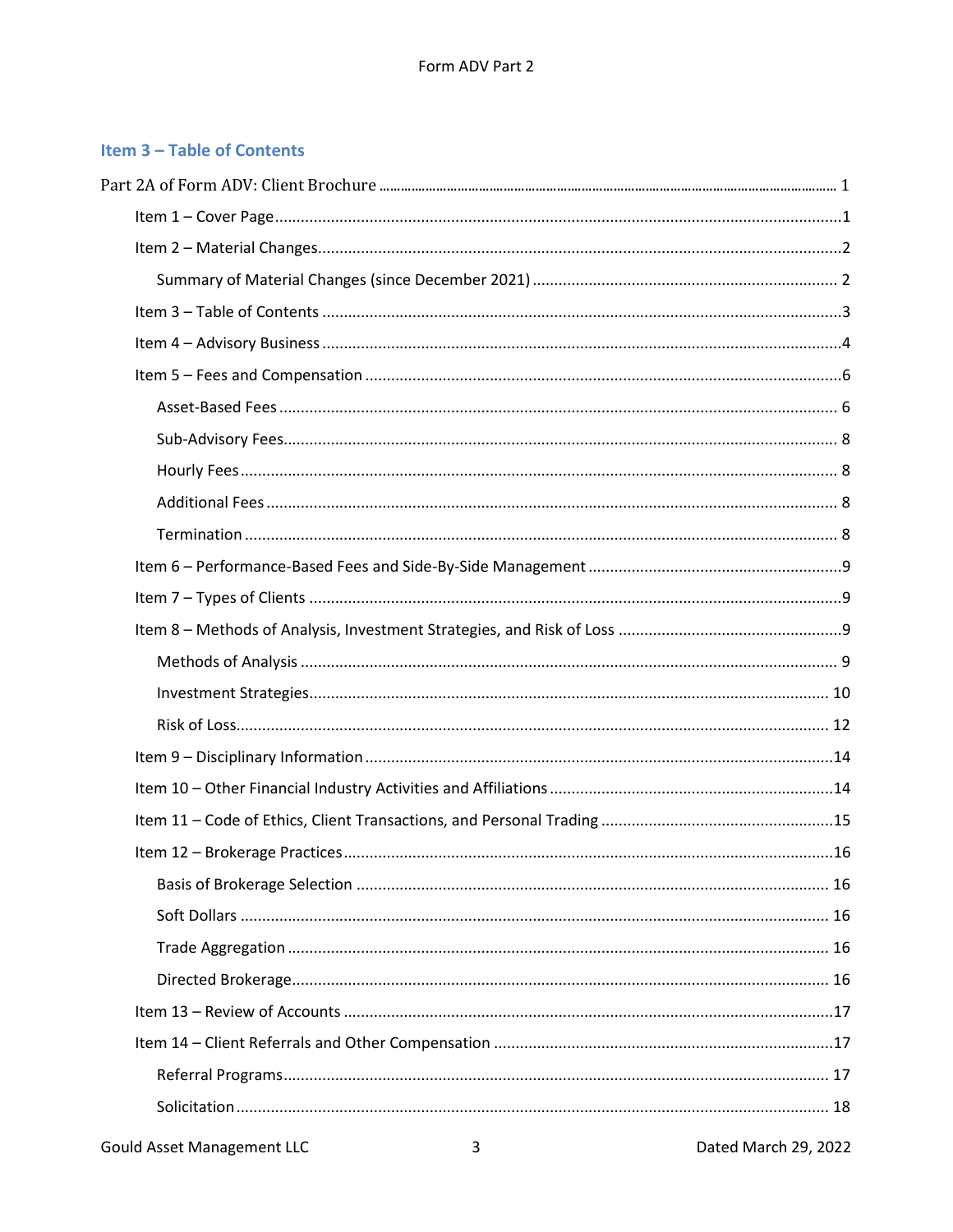#### Form ADV Part 2

### <span id="page-3-0"></span>**Item 4 – Advisory Business**

Gould Asset Management LLC ("Gould") was founded in 1999 and is majority-owned by Donald P. Gould. The other owners are Paul M. Goldensohn (consultant) and senior portfolio managers Thomas K. Carr Jr., CFP®, John J. DeBiase III, CFA, and Scott B. Smith, CFA.

Gould provides investment management services, primarily through individually managed accounts for individuals and institutions. Gould does not hold itself out as a provider of financial planning services. To the extent specifically requested by a client, Gould provides limited consultation services to its investment management clients on investment and non-investment related matters that are generally ancillary to the investment management process, for example, preparing retirement income projections. Any such consultation services are rendered exclusively on an unsolicited basis.

Gould's general investment philosophy is to seek good risk-adjusted return while maintaining a long-term perspective. Most Gould investment strategies offer a broadly diversified portfolio of securities, with periodic adjustments consistent with a disciplined investment process. Gould does not generally engage in market timing. Careful attention is paid to managing the costs of investing, both explicit (for example, trading commissions and mutual fund expense ratios) and implicit (for example, tax implications and liquidity constraints). Gould offers a broad suite of strategies, suitable for investors ranging from conservative to growth oriented.

In recommending one or more investment strategies to a client, Gould considers client objectives, risk tolerance, tax and/or legal situation, and other individual factors. While Gould offers customized and personal investment management, accounts managed according to similar

Gould Asset Management LLC and the control of the 4 and 29, 2022 and 29, 2022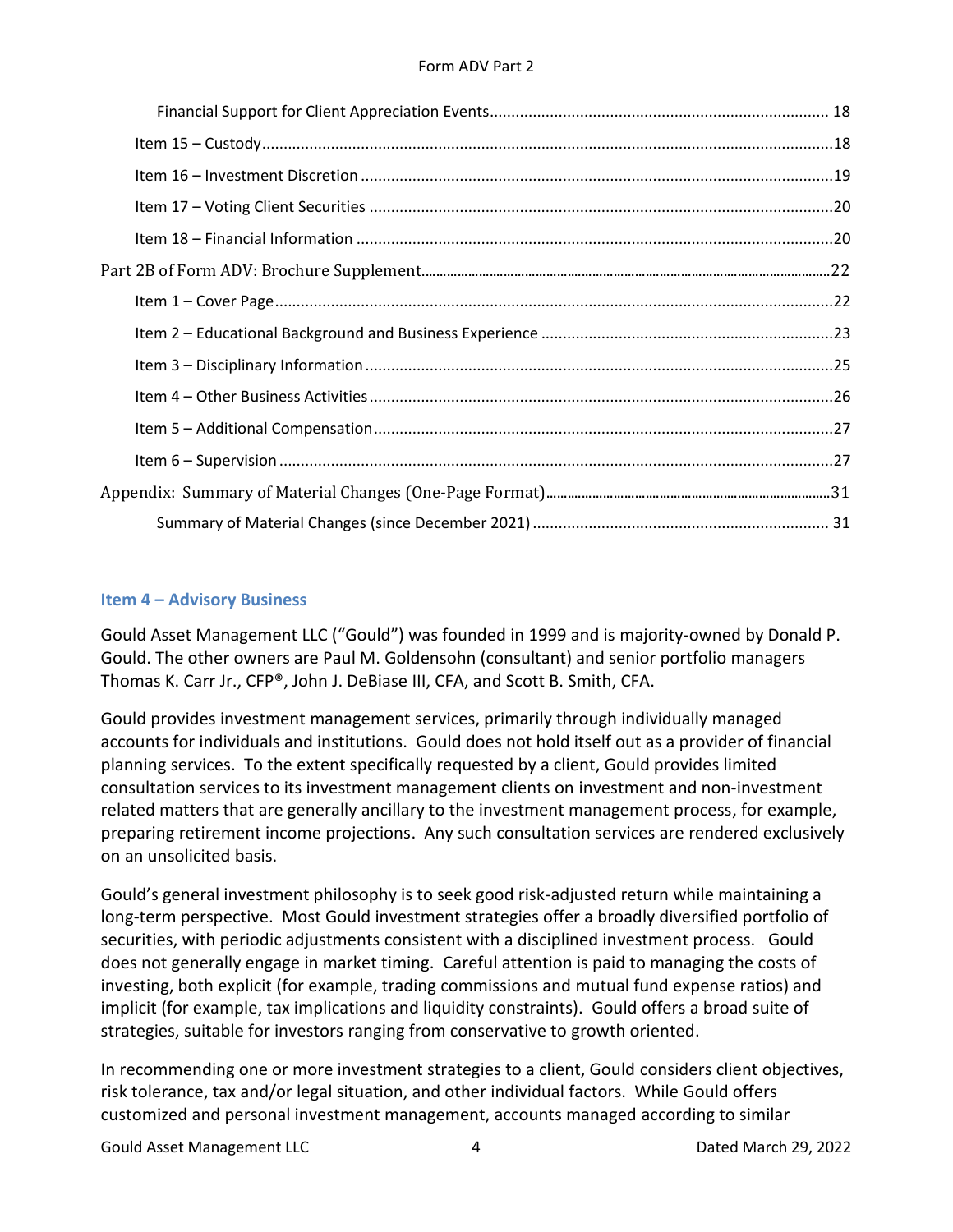strategies may be similar in composition. Gould seeks to treat all clients fairly over time with respect to investment allocations, but not all accounts in a particular strategy will purchase or sell the same securities at the same times. This may be due to differences in client risk tolerances, objectives, cash balances, account tax status, or other reasons. Clients may impose reasonable restrictions on the way any account is managed.

Gould's management agreement with the client generally provides Gould with authority to act on a discretionary basis with client assets, with exceptions noted below. Client assets are held in a third-party custodial account (typically with a brokerage firm), registered in the name of the client. Gould may also enter into sub-advisory agreements with unaffiliated investment advisors whereby Gould provides discretionary investment management services to clients of such advisors for a fee.

Gould may also enter into agreements with unaffiliated investment advisors whereby such advisors provide discretionary investment management services to Gould clients, acting in the capacity of a sub-advisor. In such instances, Gould will pay the sub-advisor's fee out of its own resources.

In selected circumstances, Gould may make available to certain clients opportunities to invest directly in real estate through investment in special purpose limited liability companies ("RE LLCs"). RE LLCs are managed by one or more third-party companies that specialize in such investments. Clients generally must be "accredited investors" (as defined in Regulation D under the Securities Act of 1933) and "qualified clients" (as defined under Rule 205-3 of the Investment Advisers Act of 1940) and meet other requirements, as determined by Gould in its discretion, taking into account such factors as the client's net worth, investment objectives, risk tolerance, and liquidity needs, among others. Investments in RE LLCs generally are made by clients on a nondiscretionary basis. Gould may charge clients an advisory fee consisting of a fixed percentage of the estimated market value of the client's investment and/or a performance fee based on the client's realized investment return in relation to a specified preferred return. RE LLCs are nonpublicly traded, illiquid securities, and therefore, investors in RE LLCs may not have access to their capital from the time of their initial investment until the underlying property is sold and the RE LLC is dissolved, typically a period of several years and potentially exceeding ten years. Client ownership of the RE LLC interest is evidenced by documentation provided by the manager of the RE LLC.

In selected circumstances, Gould may make available to certain clients opportunities to invest in private equity through investment in private commingled funds ("PE Funds"). PE Funds are managed by one or more third-party companies that specialize in private equity investments. PE Funds typically are "funds-of-funds;" that is, a single PE Fund typically invests in one or more other private funds, each managed by a manager independent of the PE Fund manager and each making multiple private equity investments over time. The fund-of-funds structure may provide its investors greater diversification of private equity investments and may also provide access to private equity managers (and the funds they manage) that would not otherwise be available. The PE Funds' fund-of-funds structure generally entails higher overall management fees to its investors than would direct investments in the PE Funds' underlying funds, given the additional layer of management.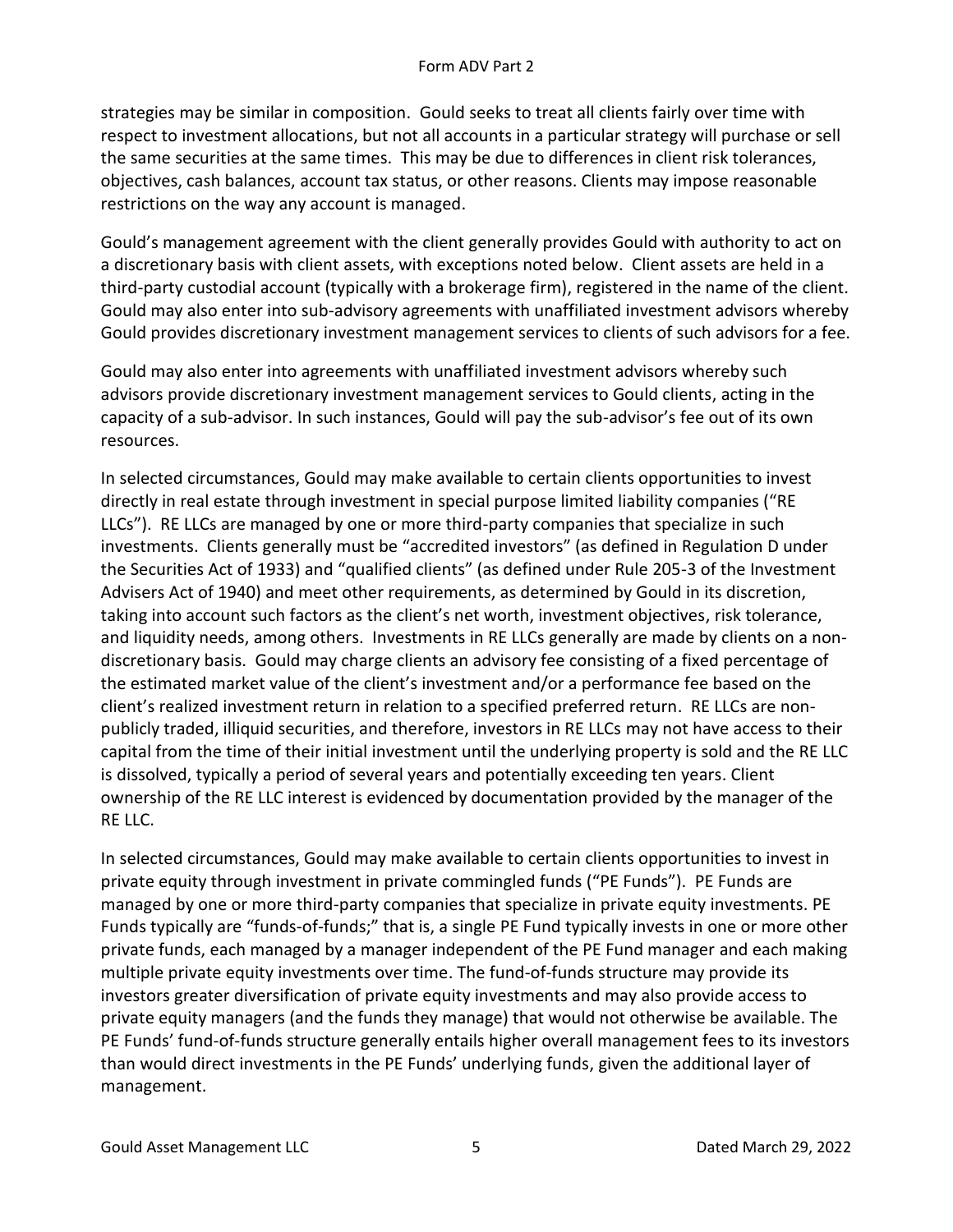Clients who invest in PE Funds generally must be "qualified purchasers" (as defined in Section 2(a)(51) of the Investment Company Act of 1940) and meet other requirements, as determined by Gould in its discretion, taking into account such factors as the client's net worth, investment objectives, risk tolerance, and liquidity needs, among others. Investments in PE Funds generally are made by clients on a non-discretionary basis. Gould may charge clients an advisory fee consisting of a fixed percentage of the estimated market value of the client's investment. PE Funds are non-publicly traded, illiquid securities, and therefore, investors in PE Funds may not have access to their capital from the time of their initial investment until such time as the PE Funds make cash distributions and/or wind up, a period of at least several years, sometimes exceeding ten years. Client ownership of the PE Fund interest is evidenced by documentation provided by the manager of the PE Fund.

Gould does not sponsor or participate in any wrap fee programs.

Gould's discretionary client assets under management as of December 31, 2021 totaled \$704.8 million. Non-discretionary assets under management on the same date were \$75.6 million.

# <span id="page-5-0"></span>**Item 5 – Fees and Compensation**

Gould's fees are determined by many factors, including, but not limited to, a client's investment objectives, the size of the investment portfolio to be managed, any applicable portfolio restrictions, and the scope of the overall engagement. A client's risk tolerance and corresponding investment objectives may be determined through discussions with Gould employees, the use of risk tolerance questionnaires, and/or by a third-party financial adviser. All fees and account minimums are negotiable, including accounts managed on a sub-advisory basis. Gould prices its services based upon various objective and subjective factors. As a result, Gould clients could pay different fees based upon the market value of their assets, the complexity of the engagement, and the level and scope of the overall investment advisory and/or consulting services to be rendered. As a result of these factors, the services provided by Gould to any particular client could be available from other advisers at lower fees. The specific way fees are charged by Gould is established in a client's written agreement with Gould.

# <span id="page-5-1"></span>**Asset-Based Fees**

Client fees are generally billed quarterly, in advance, based on the prior quarter-end market value of the client's account. Any initial or subsequent deposit of cash and/or securities made on a day other than the first day of a calendar quarter will be subject to a management fee charge for the prorated remainder of the calendar quarter, provided both of the following conditions are met: (1) the market value of the amount deposited is at least \$100,000; and (2) the calculated prorated management fee charge is at least \$250.00. If either condition is not met, no partial-quarter management fee will be charged. Any partial-quarter management fee due may be waived at Gould's sole discretion.

Any withdrawal of cash and/or securities, including withdrawals made upon termination of the investment advisory relationship, made on a day other than the first day of a calendar quarter will receive a refund of a previously charged management fee for the prorated remainder of the calendar quarter, provided both of the following conditions are met: (1) the market value of the amount withdrawn is at least \$100,000; and (2) the calculated prorated management fee refund is

Gould Asset Management LLC and the control of the Gould Asset Management LLC and the Control of the Dated March 29, 2022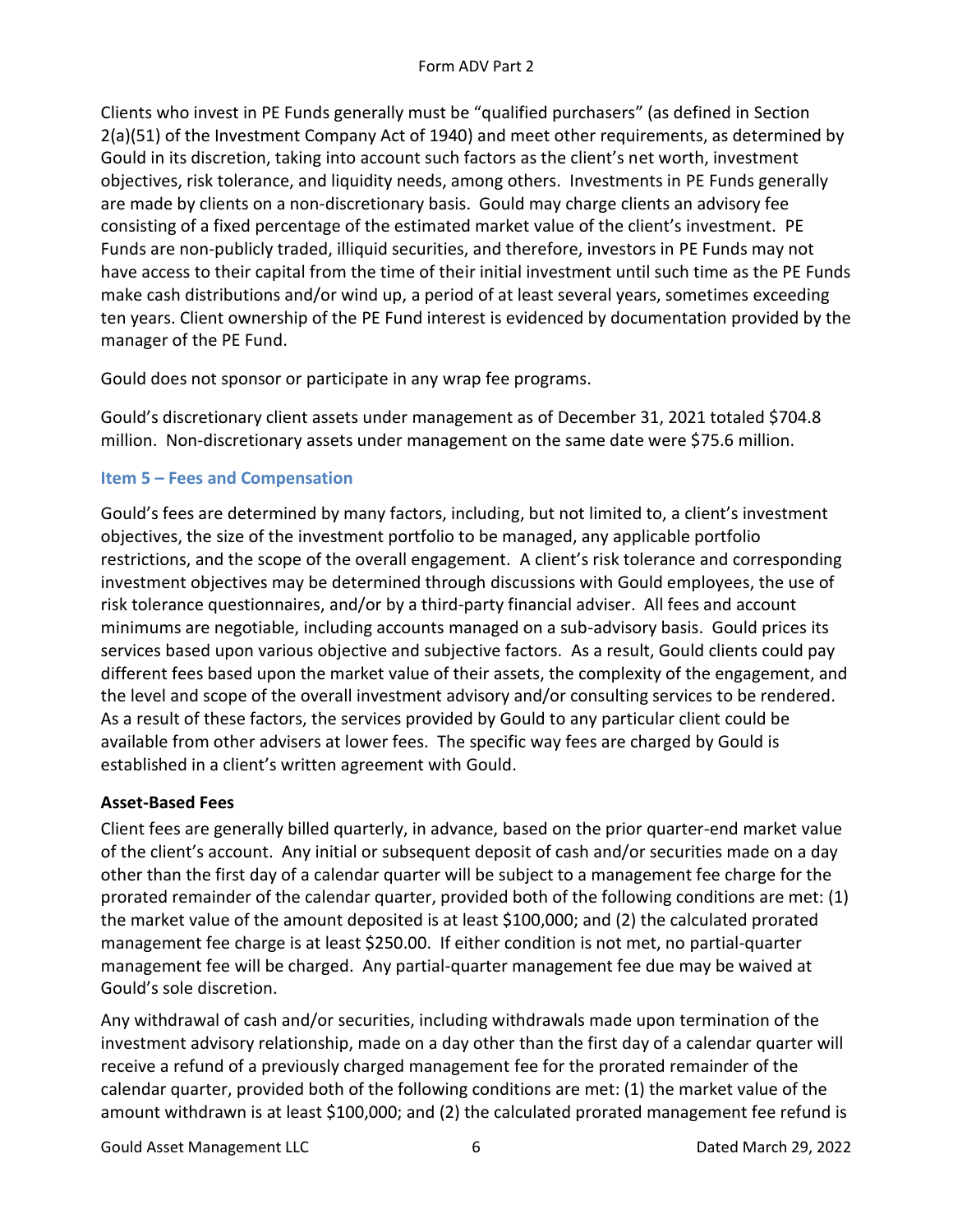at least \$250.00. If either condition is not met, no partial-quarter management fee refund will be made.

Gould does not make partial quarter fee refunds with respect to any Client withdrawal of funds arising solely as a result of margin borrowing against the assets in the Client's account. Likewise, Gould does not assess partial quarter fee charges on any Client addition of funds having the sole effect of reducing the Client's margin borrowing balance.

Gould reserves the right to include accrued interest in the market value of accounts for the purpose of calculating fees.

Below is a list of Gould investment strategies and a representative fee rate. The actual fee for any given client may be higher or lower, depending on the particular circumstances. Fee discounts may be granted at Gould's discretion based on a client's total assets with Gould and/or within an individual Gould investment strategy. Fees may be lowered or waived at Gould's discretion. The maximum gross asset-based fee charged by Gould is 2.00% per year, plus up to an additional 0.25% per year for certain non-standard accounts. Gould may also assess a minimum portfolio management fee of up to \$750 per quarter. Performance-based fees (see Item 6 below), if any, are in addition to any applicable asset-based fee.

| <b>Investment Strategy</b>    | <b>Annual Fee</b> |
|-------------------------------|-------------------|
| <b>Quality Fixed Income</b>   | 0.50%             |
| Diversified Income            | 0.75%             |
| TargetReturn                  | 1.00%             |
| <b>BenchmarkPlus</b>          | 1.00%             |
| <b>Equity Index Plus</b>      | 1.00%             |
| <b>Equity Dividend Growth</b> | 1.00%             |
| RE LL $C^1$                   | 1.00%             |
| $PE$ Fund <sup>2</sup>        | 1.00%             |
| <b>Private Markets</b>        | 1.00%             |
| Master Limited Partnerships   | 1.25%             |
| Global Growth & Resources     | 1.25%             |
| <b>Concentrated Stock</b>     | 1.25%             |

Investment minimums are described in Item 7, Types of Clients.

Gould deducts asset-based fees directly from client accounts, where possible. When it does so, Gould sends the client a statement showing the amount of the fees, the value of the assets on which they are based, and the supporting calculation. When direct fee deduction is not possible, Gould will invoice the client with the same detailed statement provided.

<sup>™</sup>

<sup>&</sup>lt;sup>1</sup> As defined in Item 4 above. Based on estimated market value of illiquid investment. Also subject to additional performance fee; see Item 6 below.

 $2$  As defined in Item 4 above. Based on estimated market value of illiquid investment.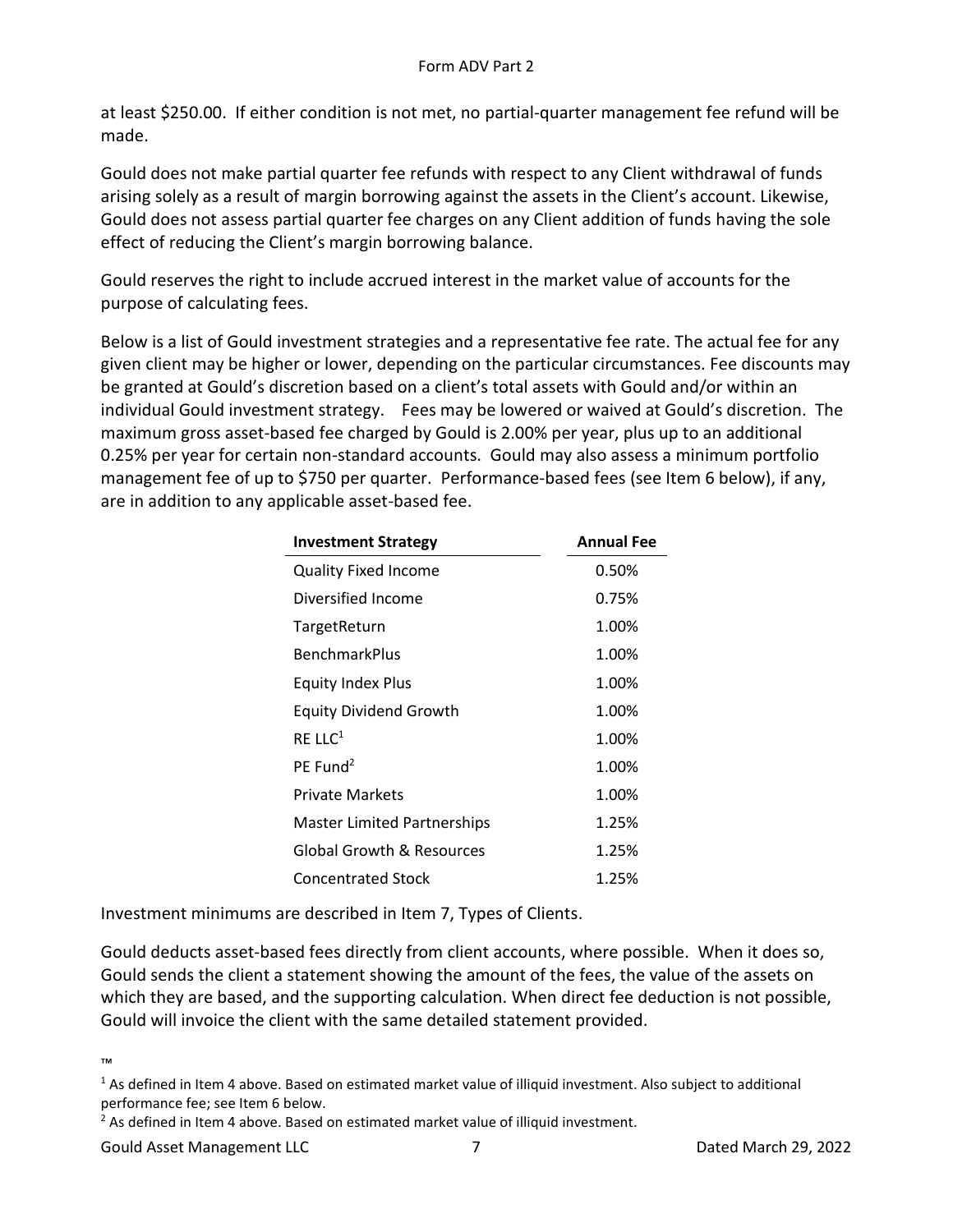Because fee levels may vary by investment strategy selected, Gould may derive more revenue and/or profit from one strategy than from another. This presents a potential conflict of interest. Notwithstanding, Gould recommends to each client the investment strategy(ies) that it believes best meet(s) the client's specific objectives, regardless of fee level.

# <span id="page-7-0"></span>**Sub-Advisory Fees**

Under a sub-advisory agreement with an unaffiliated investment advisor, Gould typically receives a specified portion of the total fee paid to such advisor by its client.

# <span id="page-7-1"></span>**Hourly Fees**

Gould may also provide general personal financial and investment consulting services to its clients. Such services may include recommendations on various financial and investment matters, including asset allocation and securities selection. Gould's fee for such services is generally billed at up to \$500/hour, with the actual rate determined based on the specific consulting project. Gould reserves the right to change its hourly consulting rate upon prior written notice to the client. Gould's consulting fees are payable at time of billing. Consulting arrangements may be terminated either by Gould or client upon written notice to the other party.

# <span id="page-7-2"></span>**Additional Fees**

Gould's fees are exclusive of brokerage commissions, transaction fees, and other related costs and expenses, which shall be incurred by the client. Clients may incur certain other charges imposed by custodians, brokers, third-party investment managers, and other third parties, such as fees charged by third-party managers, custodial fees, deferred sales charges, odd-lot differentials, transfer taxes, wire transfer and electronic fund fees, and other fees and taxes on brokerage accounts and securities transactions. Mutual funds, exchange-traded funds, funds that invest in private (non-publicly traded) assets, RE LLCs, and PE Funds also charge internal management fees (which in some cases includes performance-based fees) and other expenses, which are disclosed in each such investment's prospectus or offering materials. Such charges, fees and commissions are exclusive of and in addition to Gould's fee, and Gould shall not receive any portion of these commissions, fees, and costs.

Item 12, Brokerage Practices, describes the factors that Gould considers in selecting or recommending brokerage firms for client transactions and determining the reasonableness of their compensation (for example, commissions).

# <span id="page-7-3"></span>**Termination**

A client agreement may be canceled at any time, by either party for any reason, unless otherwise specified in the client's written agreement with Gould. Upon termination of any agreement, any prepaid, unearned fees will be promptly refunded to the account on a pro rata basis, and any earned, unpaid fees will be due and payable (subject, in each case, to the limitations set forth in "Asset-Based Fees" above). Clients terminating the management of portfolio assets within one year of the initial management fee deduction on such assets may be subject to a one-time administrative charge of 0.25% of the market value of the affected assets. Termination provisions may be negotiated.

Gould Asset Management LLC and B and B and B and B and B and B and B and B and B and B and B and B and B and B and B and B and B and B and B and B and B and B and B and B and B and B and B and B and B and B and B and B and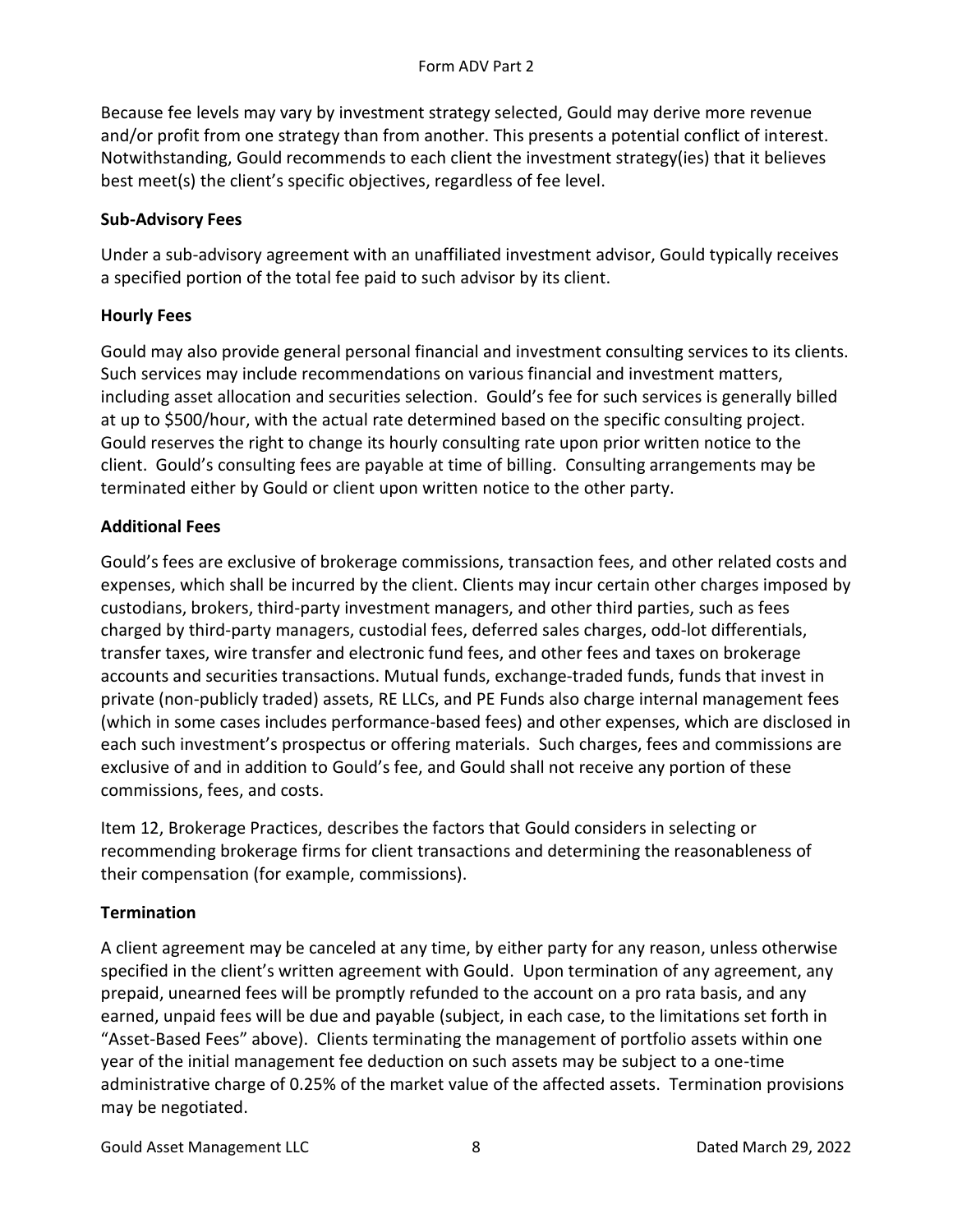### <span id="page-8-0"></span>**Item 6 – Performance-Based Fees and Side-By-Side Management**

Gould may charge performance-based fees in certain circumstances. At present, the only such instance is in the case of client investments in certain real estate limited liability companies ("RE LLCs", as described in Item 4 above). In addition to an ongoing advisory fee calculated as a fixed percentage of the estimated market value of the RE LLC, Gould may also charge clients a performance fee. This performance fee is calculated as a fixed percentage of the amount, if any, by which the total cash return to the client exceeds a specified rate of return (the "preferred rate") over the life of the investment. Exact advisory and performance fees (and related preferred rates of return) and methods of calculation are disclosed in the investment advisory agreement between the client and Gould and may vary from one RE LLC to another. In all instances, the advisory fee, performance fee and the preferred rate are fully disclosed to and discussed with clients prior to the client's investment in any RE LLC.

### <span id="page-8-1"></span>**Item 7 – Types of Clients**

Gould offers portfolio management services to individuals, corporate pension and profit-sharing plans, trusts, estates, charitable institutions, foundations, endowments, and other U.S. and international entities.

Gould generally requires an aggregate minimum investment of \$750,000. In its sole discretion, Gould may waive its required minimum investment.

### <span id="page-8-2"></span>**Item 8 – Methods of Analysis, Investment Strategies, and Risk of Loss**

### <span id="page-8-3"></span>**Methods of Analysis**

Gould's general investment philosophy is to seek good risk-adjusted return while maintaining a long-term perspective. Risk management, liquidity, and sensitivity to taxes and other costs are key factors in our investment process.

Gould may employ the following methods of analysis in managing client assets according to Gould's various investment strategies. This list is not exhaustive.

- Allocation across asset classes and/or individual securities according to the principles of Modern Portfolio Theory (MPT). MPT is a quantitative investment method that seeks to maximize portfolio expected return for a given amount of portfolio risk, or equivalently, minimize risk for a given level of expected return.
- A disciplined routine of selling covered option contracts on equity investments, seeking lower risk for any given level of equity market return. Gould also employs options and other hedging instruments to manage concentrated stock positions for certain clients.
- An assessment of opportunities in various geographic regions and industrial sectors, using quantitative yield, credit, and correlation considerations, as well as qualitative evaluations of global macroeconomic factors.
- Consideration of how assets may match up with a client's known and projected liabilities.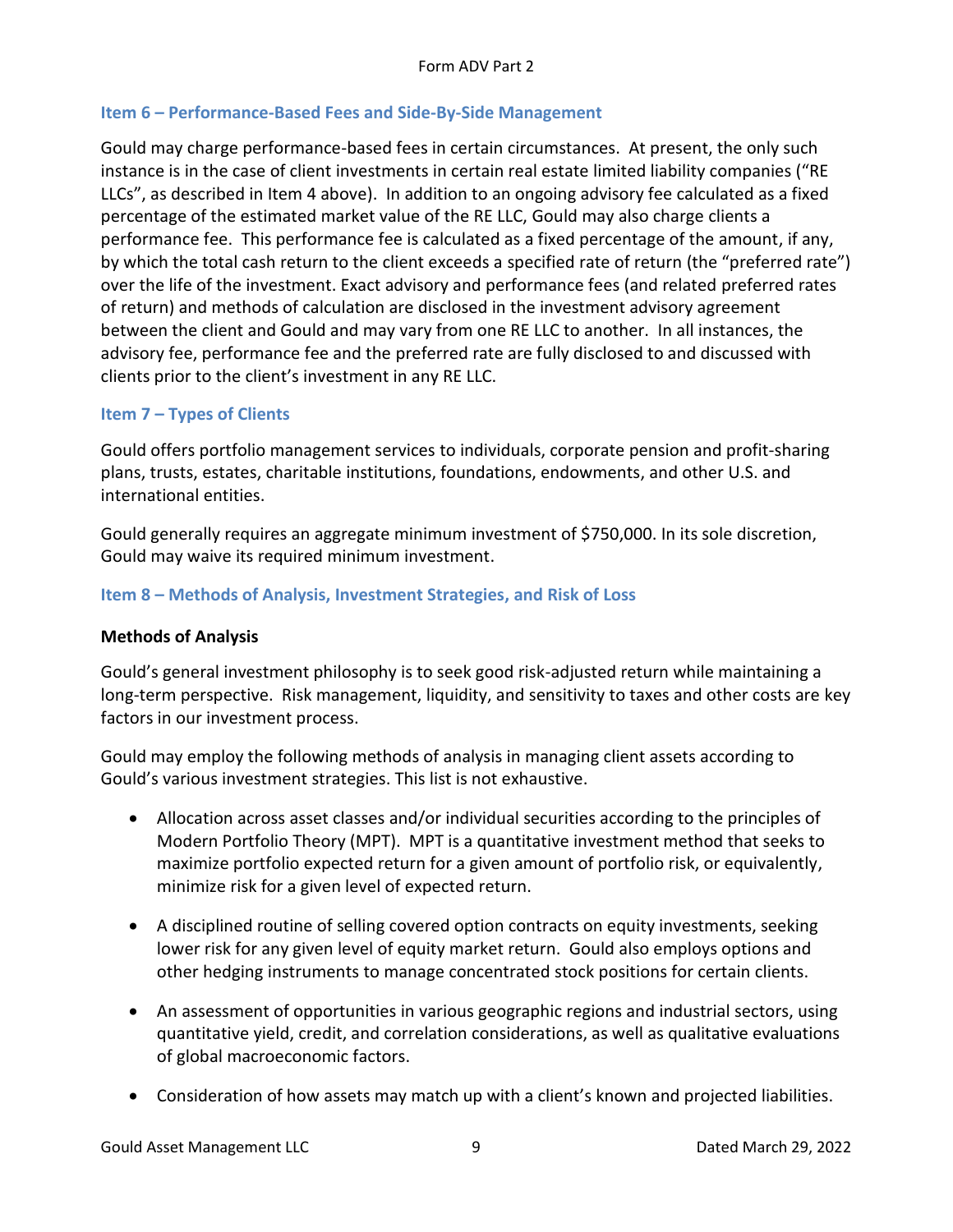Gould may also employ fundamental and technical analysis from time to time, but these are not the primary methods of analysis.

Gould's management involves investment in the following types of securities: mutual funds, including traditional open-end, exchange-traded (ETF) and closed-end funds; equity securities (stocks); options on mutual funds, equity securities and indexes; fixed-income securities (bonds), including government, corporate and municipal issues; certificates of deposit; exchange-traded limited partnerships; and certain insurance products (for example, variable annuities). Gould may invest in other types of securities, as well, including certain private markets, real estate, and private equity investments as described in Item 4 above.

### <span id="page-9-0"></span>**Investment Strategies**

The following is a summary of Gould's primary investment strategies. Unless otherwise noted, Gould implements these portfolios primarily or exclusively using mutual funds. For the purpose of this document, "mutual funds" is defined to include traditional open-end, exchange-traded (ETF), interval, and closed-end funds. In certain investment strategies, mutual funds may be primarily or exclusively index or index-like funds.

- 1. Quality Fixed Income: This strategy seeks to provide diversification, attractive current income and long-term preservation of capital. We construct portfolios using a combination of selected individual bonds and/or mutual funds.
- 2. Diversified Income: This strategy seeks to provide a diversified approach to achieving attractive current income, with some growth potential. Portfolio investments may include a variety of bonds (including investment-grade corporate, government, mortgage-backed, inflation-indexed, high-yield, international, convertible, and municipal bonds); preferred stocks; real estate investment trusts (REITs); master limited partnerships; and highdividend-yield equities.
- 3. TargetReturn: This strategy seeks a positive rate of real (inflation-adjusted) return, currently about 2% to 4% above inflation. The strategy employs dynamic asset allocation across a globally diversified range of asset classes, using portfolio optimization techniques in seeking to identify the lowest risk path to the target. Clients should not expect to achieve the target return in any given period. Rather, we seek to converge on the target over the long term, with the expectation of experiencing both above- and below-target returns along the way.
- 4. BenchmarkPlus: This strategy seeks to provide clients with a balanced and diversified portfolio, implemented in a disciplined manner, with rigorous attention to risk management. There are several versions of this strategy, each calibrated to a different return/risk combination. We seek to improve upon the benchmark's performance through a combination of enhanced return and/or reduced risk, allocating assets across a globally diversified range of asset classes. The estimated near-term volatility of the benchmark changes with market conditions; in response, we employ techniques to adjust asset allocation in seeking a more stable risk level through time. We also consider certain market valuation and other measures in determining asset allocation.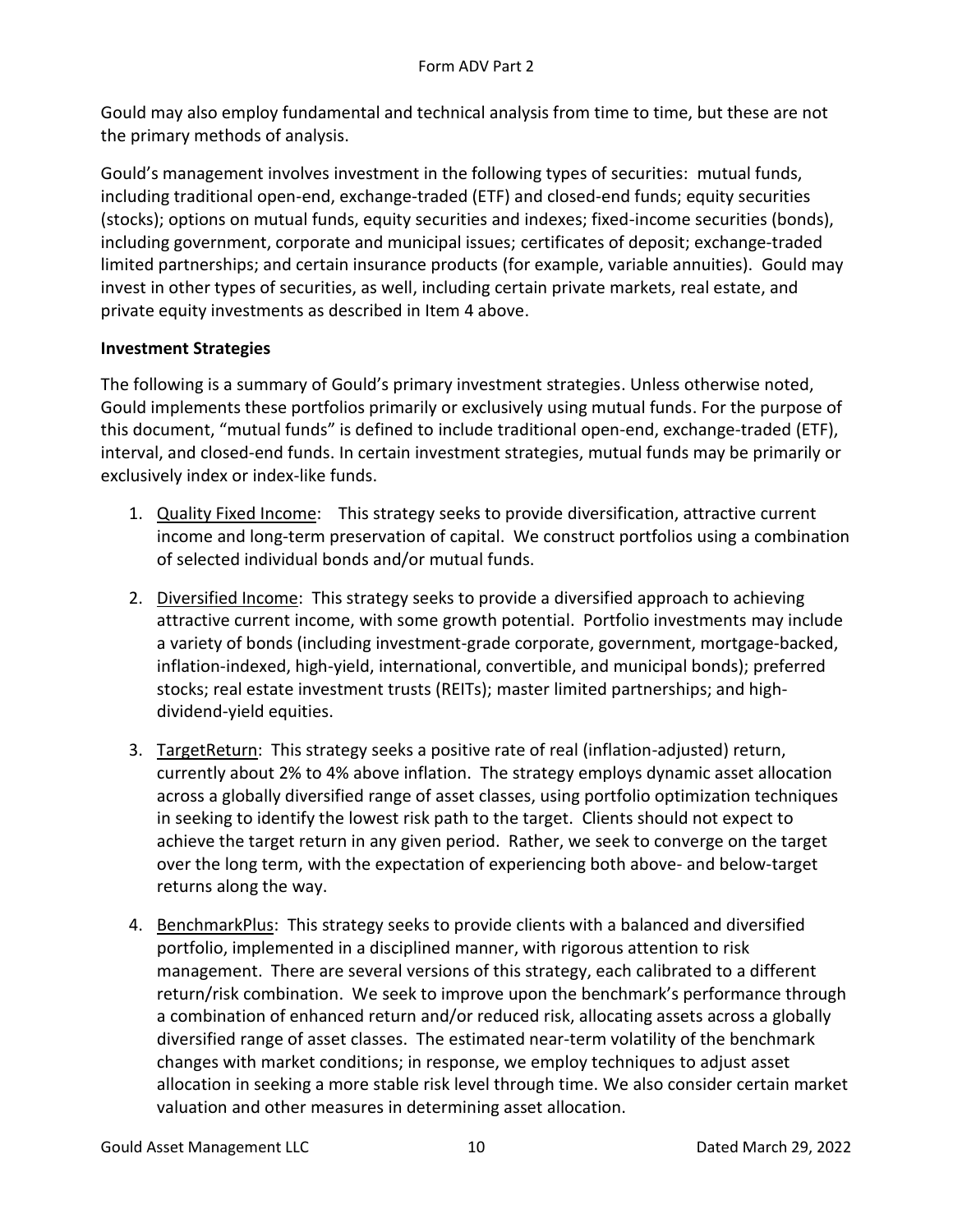- 5. Equity Index Plus: This is a covered call option strategy that seeks long-run stock marketlike returns, with less risk than the market (as measured by the variability of monthly returns). Generally, we establish a position in an exchange-traded fund that tracks an equity index such as the S&P 500, and we sell call options periodically on the underlying position or corresponding index. In general, a covered call-writing strategy such as Equity Index Plus may be expected to outperform a buy-and-hold strategy in down, flat, and slightly up markets and underperform in rising markets, though this will not always be the case.
- 6. Equity Dividend Growth: The Equity Dividend Growth strategy seeks total return from a combination of long-term capital appreciation and ongoing dividends, and additionally seeks growth of dividend income over time. The strategy invests in a diversified selection of individual US large cap "blue chip" stocks that pay attractive current dividend yields and have a long history of increasing their dividends. In certain circumstances, we also, (1) sell covered call options against existing positions to generate additional cash flow and/or provide some degree of protection against potential stock price depreciation, and/or, (2) sell cash-secured out-of-the-money put options (i.e., having exercise prices below the thencurrent market price) on stocks we would like to purchase.
- 7. Private Markets: The Private Markets strategy invests in growth-oriented assets generally not traded on public markets. These may include stock in privately held companies, real estate, and other assets. Generally, investments in such assets will be implemented through commingled funds, each of which is diversified across many individual assets, for example, a fund composed of stocks of many private companies or multiple real estate properties. The Private Markets strategy seeks high total return through a combination of capital appreciation and current income. The strategy should be viewed as an aggressive growth strategy with a commensurately high level of risk. Because this strategy invests in assets generally not traded on public markets, an investment in the strategy will be less liquid than investments in strategies that hold publicly traded stocks, bonds, and mutual funds.
- 8. Master Limited Partnerships: This strategy seeks exposure to companies that are organized as exchange-traded limited partnerships, many of which are engaged in the operation of energy infrastructure and transportation facilities such as oil and gas pipelines and propane distribution. These investments may offer stable and growing rates of income. Furthermore, a portion of this income may be received as tax-free return of capital. Note that a return of capital may reduce the investor's cost basis in a security, thereby increasing the amount of taxable capital gain realized upon sale. Note that this strategy is highly concentrated in a single industry and may therefore experience higher volatility than a more diversified strategy.
- 9. Global Growth & Resources: The Global Growth & Resources strategy seeks long-term appreciation, investing primarily in mutual funds and individual stocks expected to benefit from two related long-term trends: economic growth in emerging markets and increasing demand for natural resources. This strategy may exhibit higher levels of volatility than standard equity strategies.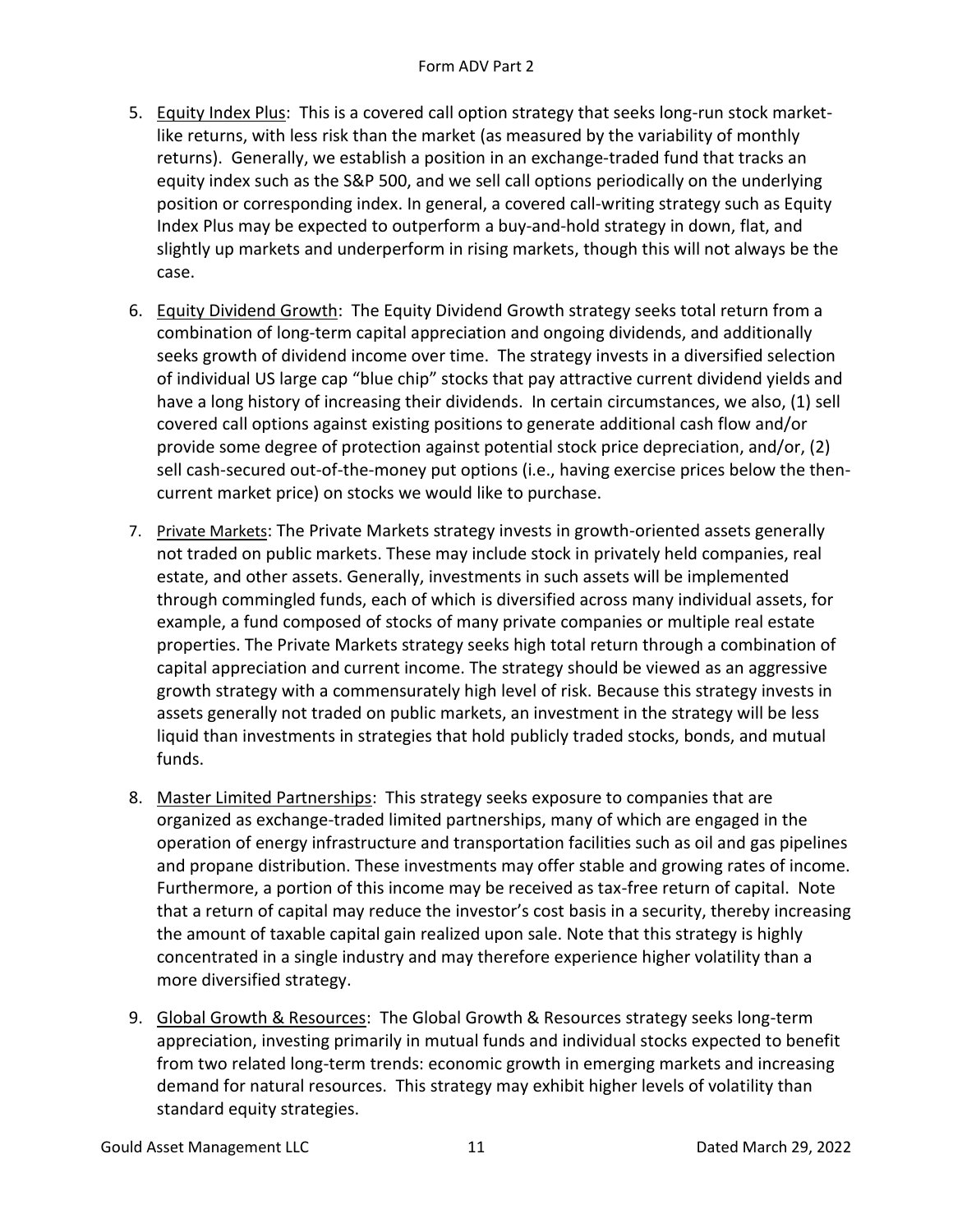10. Concentrated Stock: This custom solution is designed for clients with large holdings in one or more individual stocks, comprising a substantial portion of their total portfolio. We provide tailored strategies that seek to increase diversification, reduce downside risk, and/or generate income from the concentrated position(s). In some cases, we may employ options as part of this investment strategy.

There can be no assurance or guarantee that any of the strategies listed above will achieve its objective. Gould may offer other investment strategies in addition to those listed above.

### Responsible Investing

In many of the investment strategies listed above, Gould offers clients the ability to modify the investment portfolio to reflect the client's responsible investment priorities. Examples of responsible investment implementation include:

- Minimizing or eliminating exposure to specific industries, for example, stocks of fossil fuel producers.
- Increasing exposure to specific industries, for example, stocks of companies in the renewable energy field.
- More heavily weighting the stocks of companies considered to better conduct their business in the areas of environmental responsibility, social responsibility, and/or corporate governance.

Gould may use mutual funds (including exchange-traded funds) designed to achieve certain responsible investment goals in implementing a client's portfolio. Gould may also employ specialty sub-advisors for implementation of portfolios of individual stocks and/or bonds intended to reflect the client's responsible investment priorities.

### <span id="page-11-0"></span>**Risk of Loss**

Gould frequently implements investment portfolios using traditional open-end and/or exchangetraded mutual funds. Certain portfolios may hold individual bonds, and portfolios invested in the Equity Dividend Growth, Master Limited Partnerships, and Global Growth & Resources strategies, as well as various other strategies, generally hold individual equity securities. Portfolios invested in the Equity Index Plus strategy will normally hold short positions in exchange-traded option contracts.

There can be no assurance that any mutual fund will meet the objective(s) stated in its prospectus. Mutual funds are subject to the risks of their underlying holdings, as well as the risk of mismanagement or malfeasance on the part of the fund's management.

**All investments involve the risk of loss, including (among other things) loss of all or a portion of principal**, a reduction in earnings (including interest, dividends and other distributions), and the loss of future earnings. Specific risk factors that may lead to loss include market risk, interest rate risk, issuer risk, and general economic risk. Although Gould seeks to manage assets in a manner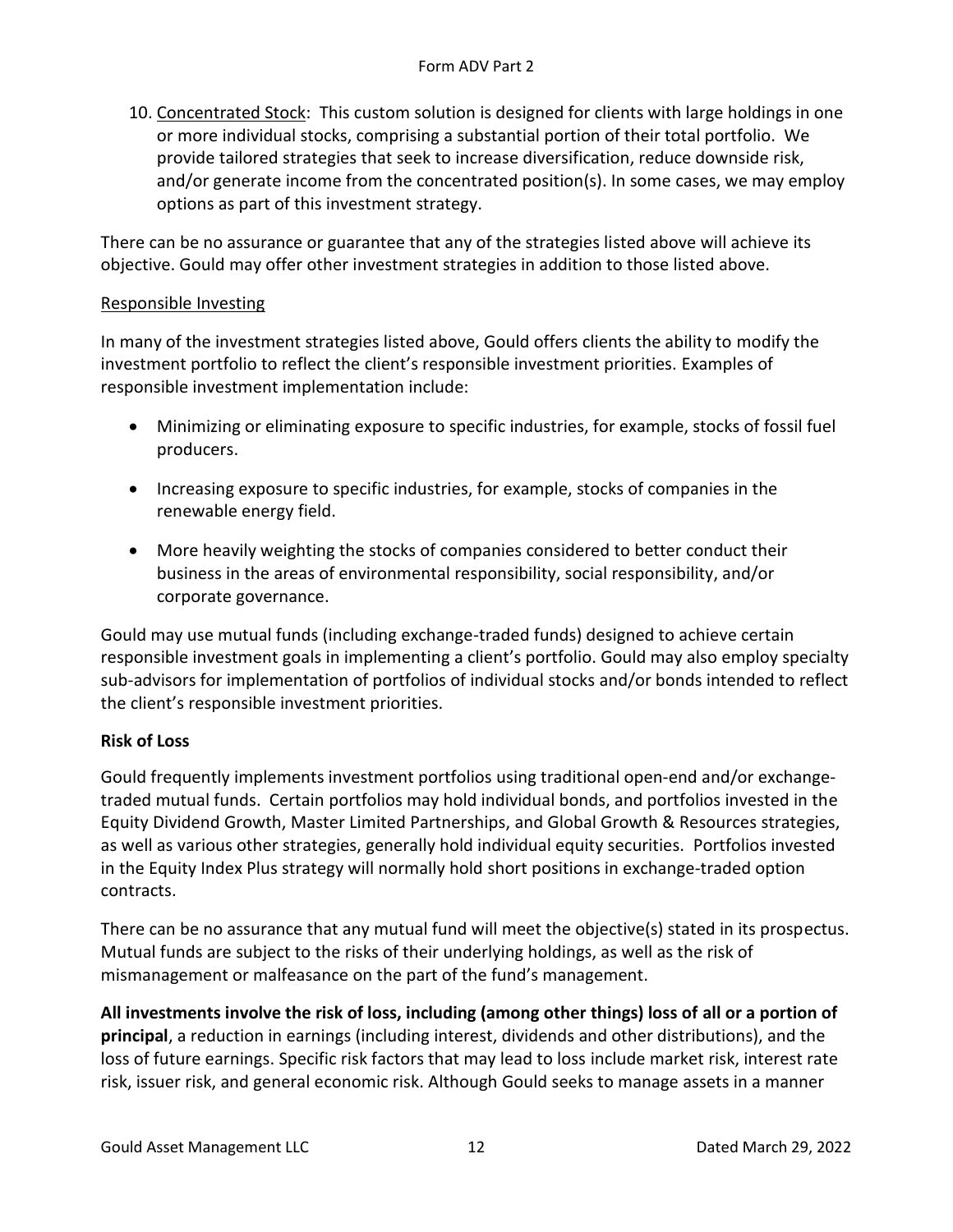consistent with a client's risk tolerance, there can be no guarantee that our efforts will be successful.

Fixed-income securities (for example, bonds) are subject to a variety of risks, including risk from interest rate movements (bond prices tend to move inversely to changes in market interest rates), changes in the creditworthiness of an issuer, adverse changes in inflation expectations, changes in market liquidity, reinvestment of principal and/or interest at unfavorable interest rates, and adverse legal or geopolitical developments.

Equity securities (for example, stocks) are subject to each of the risks enumerated in the three paragraphs immediately preceding. Holders of equity securities incur more risk than holders of debt securities of the same issuer because the rights of common stockholders are generally subordinate to the rights of bondholders. Equity securities may fluctuate with the overall condition of the stock market and/or as a result of company-specific developments.

Market liquidity conditions for any security can change quickly and may have a substantial adverse impact on the price that can be realized for such security at a given point in time.

Mutual funds known as interval funds generally do not offer daily liquidity, but instead offer periodic redemption opportunities, for example, monthly, quarterly, or annually. The fund sponsor may also impose limits on the percentage of assets (across all shareholders of a particular interval fund) that may be liquidated at a periodic redemption opportunity. These liquidity restrictions are generally put in place by the fund sponsor to reflect limitations on the liquidity of the underlying assets held by the interval fund. For these reasons, the liquidity of client investments in interval funds may be substantially restricted.

Short positions in option contracts are subject to additional risk factors. The value of such positions is derived from the value of the underlying asset, which for Gould portfolios is normally either, 1) a broad stock market index, 2) an exchange-traded fund that seeks to track an index, or 3) an individual stock position. A short option position, by itself, has the potential for outsized losses. This is referred to as an "uncovered" option position. Gould employs so-called "covered" option positions in client portfolios, meaning that options are used as an overlay on an existing equity or equity fund position in the same account. Covered options carry much less risk than uncovered options and can potentially reduce the risk of an equity or equity fund position (as compared to such position in the absence of a covered option). In some accounts, Gould employs index option positions that are the economic equivalent of a covered position but retain some risk of not tracking the underlying fund (known as "basis risk"). A common example of this is the combination of a long position in an exchange-traded fund that seeks to track the S&P 500 Index and a short position in a call option on the S&P 500 Index itself. Gould also uses cash-secured put positions, which are economically equivalent to the covered call positions described above.

The Private Markets strategy (described above) invests in assets generally not traded on public markets. Consequently, an investment in the strategy will be less liquid than investments in strategies that hold publicly traded stocks, bonds, and mutual funds. Commingled funds in which the Private Markets strategy invests generally offer limited liquidity on a periodic basis, but there can be no assurance that all or any portion of a fund can be liquidated in any given time period.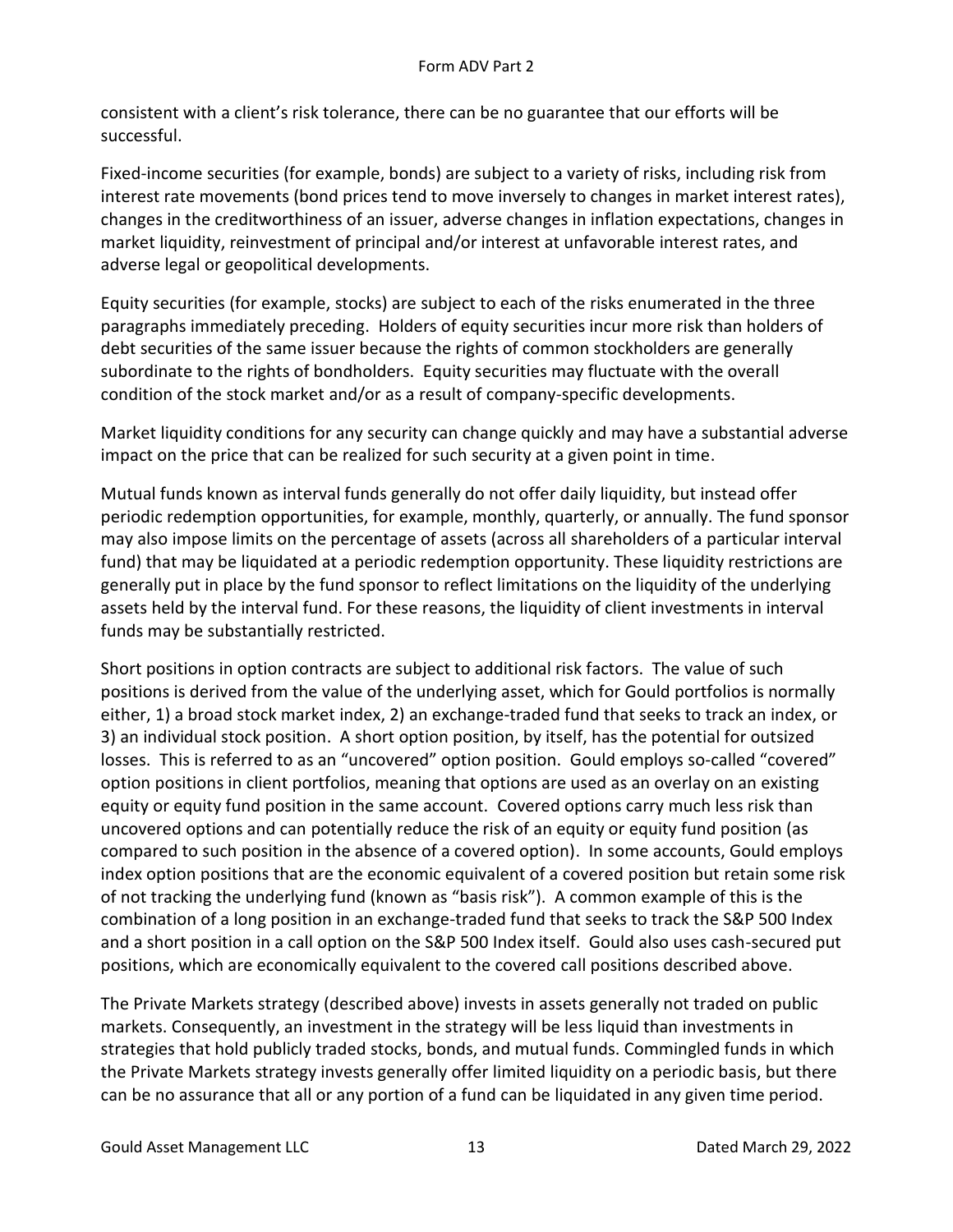Accordingly, the Private Markets strategy is designed for long-term investors who can bear both the investment risk and potential illiquidity associated with any investment in the strategy.

Real estate securities, including RE LLCs referenced in Item 4 above, are subject to various risks. These include systemic risks that apply to real estate generally, as well as risks specific to a particular property. General risks include weakness in the overall economy, adverse credit market developments (for example, higher interest rates), regulatory changes, illiquidity, and risks associated with leverage. Specific property risks include competition from other properties, problems with tenants, acts of nature (for example, earthquakes, pandemics), and unexpected capital or operating expenses.

Private equity investments, including PE Funds referenced in Item 4 above, are subject to various risks. These include systemic risks that apply to all equity investments in companies. General risks include weakness in the overall economy, adverse credit market developments (for example, higher interest rates), regulatory changes, illiquidity, and risks associated with leverage. Such risks are generally increased in the case of PE Funds' investments in the private equity of companies at early stages in their development (such investments sometimes being referred to as "venture capital").

Applying responsible investment criteria to portfolio implementation may result in a portfolio that is less diversified, and therefore subject to greater risk, than a portfolio that does not apply such criteria. Also, there can be no assurance that applying responsible investment criteria will improve a portfolio's investment return.

All investments are subject to macroeconomic forces, economic slowdowns, financial crises, periods of illiquidity, etc. Most generally, all investments are subject to potentially adverse price movements.

Investing in any type of security involves risk of loss that clients should be prepared and able to bear.

### <span id="page-13-0"></span>**Item 9 – Disciplinary Information**

Registered investment advisers are required to disclose all material facts regarding any legal or disciplinary events that would be material to your evaluation of Gould or the integrity of Gould's management. Gould has no legal or disciplinary events to disclose.

Legal and disciplinary information for any Registered Investment Adviser and individual Investment Advisor Representative can be found at [www.adviserinfo.sec.gov](file://///gamdc01/company%20data/Gould%20Asset%20Management/Compliance/Form%20ADV/Compliance%20Staff%20Only/New%20ADV%202%20Work/Jeff%20Fortner%20Files/www.adviserinfo.sec.gov), the SEC's Investment Advisor Public Disclosure (IAPD) system.

# <span id="page-13-1"></span>**Item 10 – Other Financial Industry Activities and Affiliations**

Gould maintains no arrangements with related persons that are material to its advisory business.

Gould has contracted with Chicago Clearing Corporation ("CCC") to offer a service to Gould clients whereby CCC will file claims for Gould clients in securities class action settlements. CCC will monitor pending and settled securities class action lawsuits, match them with a client's qualifying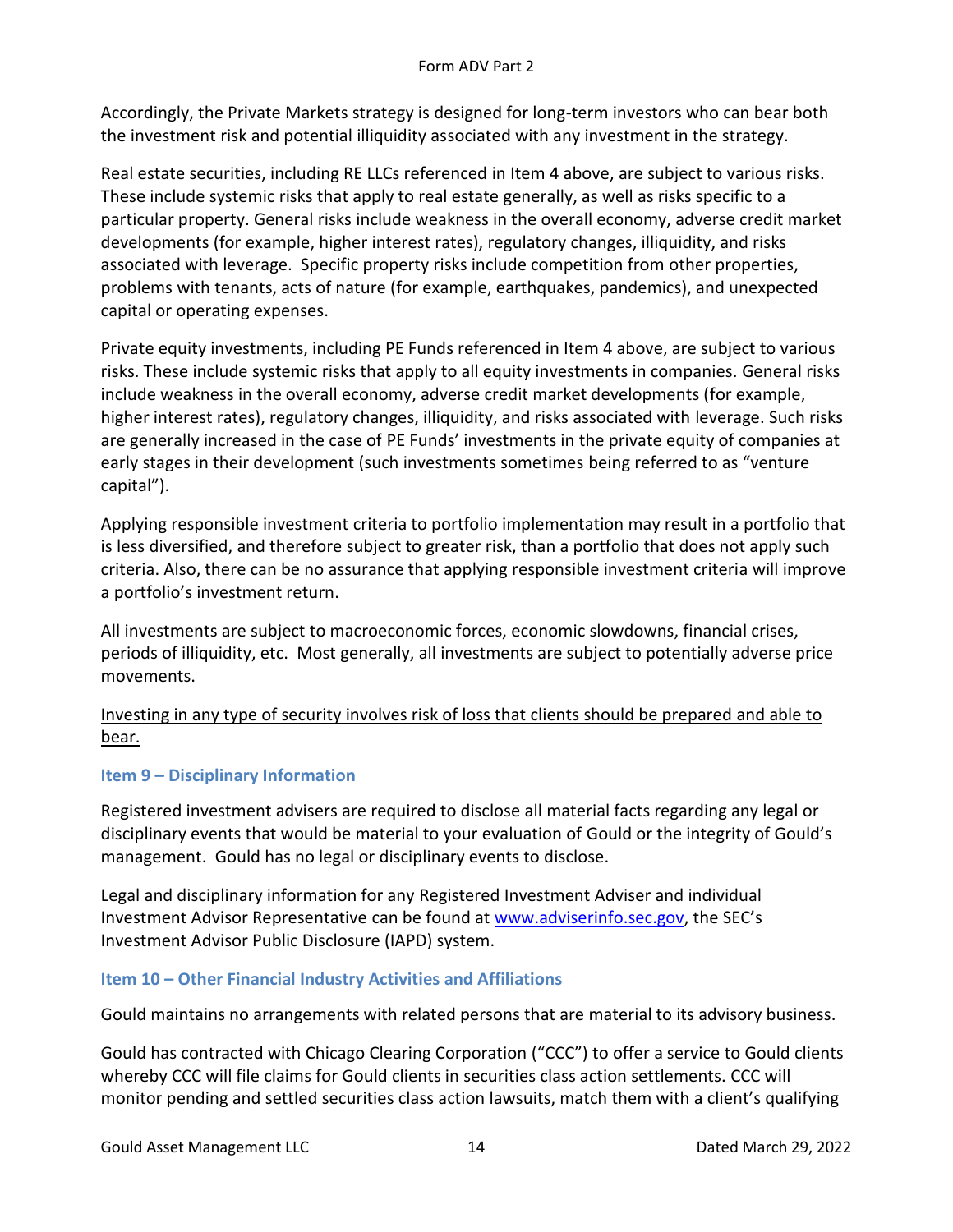shares, and file a claim on behalf of the client. Clients are required to opt-in if they wish to use this service. Clients are given the ability to opt-out of the service with respect to specific securities, if desired. As compensation, CCC will deduct and retain 17% of any claims awards received on behalf of Gould clients.

The services of CCC are made available to Gould clients solely as a courtesy, and Gould makes no representations as to their effectiveness.

# <span id="page-14-0"></span>**Item 11 – Code of Ethics, Client Transactions, and Personal Trading**

As officers and employees of Gould Asset Management LLC ("Gould"), we are retained by our clients to manage aspects of their financial affairs and to represent their interests in many matters. We are keenly aware that, as fiduciaries, we owe our clients our undivided loyalty—our clients trust us to act on their behalf, and we hold ourselves to the highest standards of fairness in all such matters. As such, we have adopted a Code of Conduct as part of our policies and procedures, which all employees are required to understand and adopt.

Since Gould and/or its partners, officers, employees, and consultants (together, hereafter, "Employees") may at times invest in the same securities that are traded on behalf of its clients, Gould requires that all such transactions be carried out in a way that does not endanger the interests of any client. To avoid any potential conflicts of interest involving personal trades, Gould has adopted a formal Code of Ethics and personal trading policies and procedures. The Code of Ethics is predicated on the principle that Gould owes a fiduciary duty to its clients. Accordingly, Gould's Employees must avoid activities, interests, and relationships that run contrary to the best interests of clients.

Gould's policy and procedures require, among other things, that Employees:

- Place client interests ahead of Gould's
- Engage in personal investing that is in full compliance with Gould's Code of Ethics
- Avoid taking advantage of their position with Gould
- Maintain full compliance with securities laws

Gould follows a formalized review process that requires, 1) all Employees to annually disclose a list of all accounts in which they have a beneficial interest, 2) all Employees to instruct the brokerage firms of their accounts to provide Gould with duplicate statements or allow Gould to access holdings and transaction data electronically, and 3) the Chief Compliance Officer (Thomas K. Carr Jr.), a designated Employee, and/or third party to review these statements at least quarterly to ensure that Employee transactions do not "front run" or otherwise harm Gould client accounts. The Chief Compliance Officer's personal transactions are reviewed in the same manner by persons other than the Chief Compliance Officer.

Gould's clients or prospective clients may request a copy of the firm's Code of Ethics by contacting us at (909) 445-1291 or [contact@gouldasset.com.](mailto:zangelo@gouldasset.com)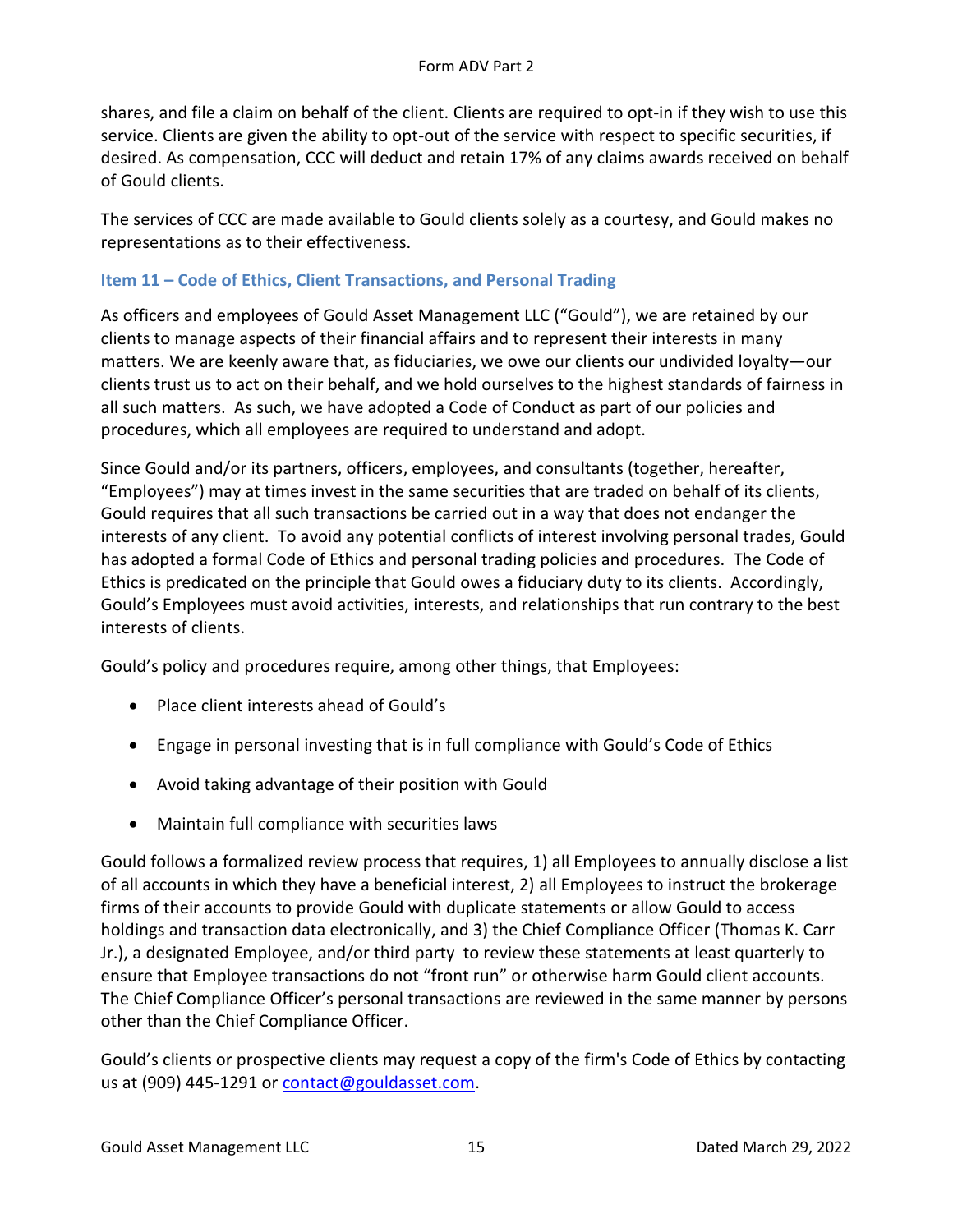#### <span id="page-15-0"></span>**Item 12 – Brokerage Practices**

#### <span id="page-15-1"></span>**Basis of Brokerage Selection**

Gould will generally seek best execution considering the circumstances involved in each transaction. In evaluating a brokerage firm's ability to provide best execution, historical net prices (after commissions or other transaction-related compensation) will be an important factor, but Gould may also consider, among other factors: the execution, clearance, error resolution, and settlement capabilities of the broker or dealer generally and in connection with securities of the type to be bought or sold; the broker's or dealer's willingness to commit capital; the broker's or dealer's reputation, reliability and financial stability; the size of the transaction; and the market for the security. Gould will not obligate itself to obtain the lowest commission or best net price for an account on any particular transaction. Gould evaluates the quality and cost of services received from brokerage firms on a periodic and systematic basis, generally every six months. Gould summarizes each of its reviews in a written format.

#### <span id="page-15-2"></span>**Soft Dollars**

Soft dollar arrangements are a means of paying brokerage firms for certain services with directed commission revenue from clients, as opposed to normal direct (hard) payments. Gould does not have any soft dollar arrangements.

#### <span id="page-15-3"></span>**Trade Aggregation**

In the course of Gould's investment management process, occasions arise when Gould will purchase or dispose of a particular security in more than one client account on the same day. On such occasions, Gould can aggregate trading transactions throughout the day and allocate the executed trades in a manner deemed by Gould to be equitable for all accounts involved. Generally, Gould uses this "block trading" ability to give all relevant accounts the same average price for a security on a given trading day, but "average price" is not always the most equitable method of allocating aggregated client trades, and Gould's judgment takes priority over any one specific method.

Gould can aggregate similar trades at each of the third-party custodians it uses, but it cannot aggregate similar trades across multiple custodians. Client accounts at different custodians may therefore receive different trade prices on a given day.

#### <span id="page-15-4"></span>**Directed Brokerage**

A client may instruct Gould to execute any or all securities transactions for his or her account at a particular brokerage firm, possibly because of a prior relationship or other arrangement with the brokerage firm. In these cases, the client is responsible for negotiating the terms and conditions of the brokerage relationship, including commission rates and other fees. Gould will assume no responsibility for obtaining the best prices or commission rates in such relationships.

The client must recognize that he or she may not receive commission rates or other terms as favorable as those offered by the brokerage firms recommended by Gould. Clients in such an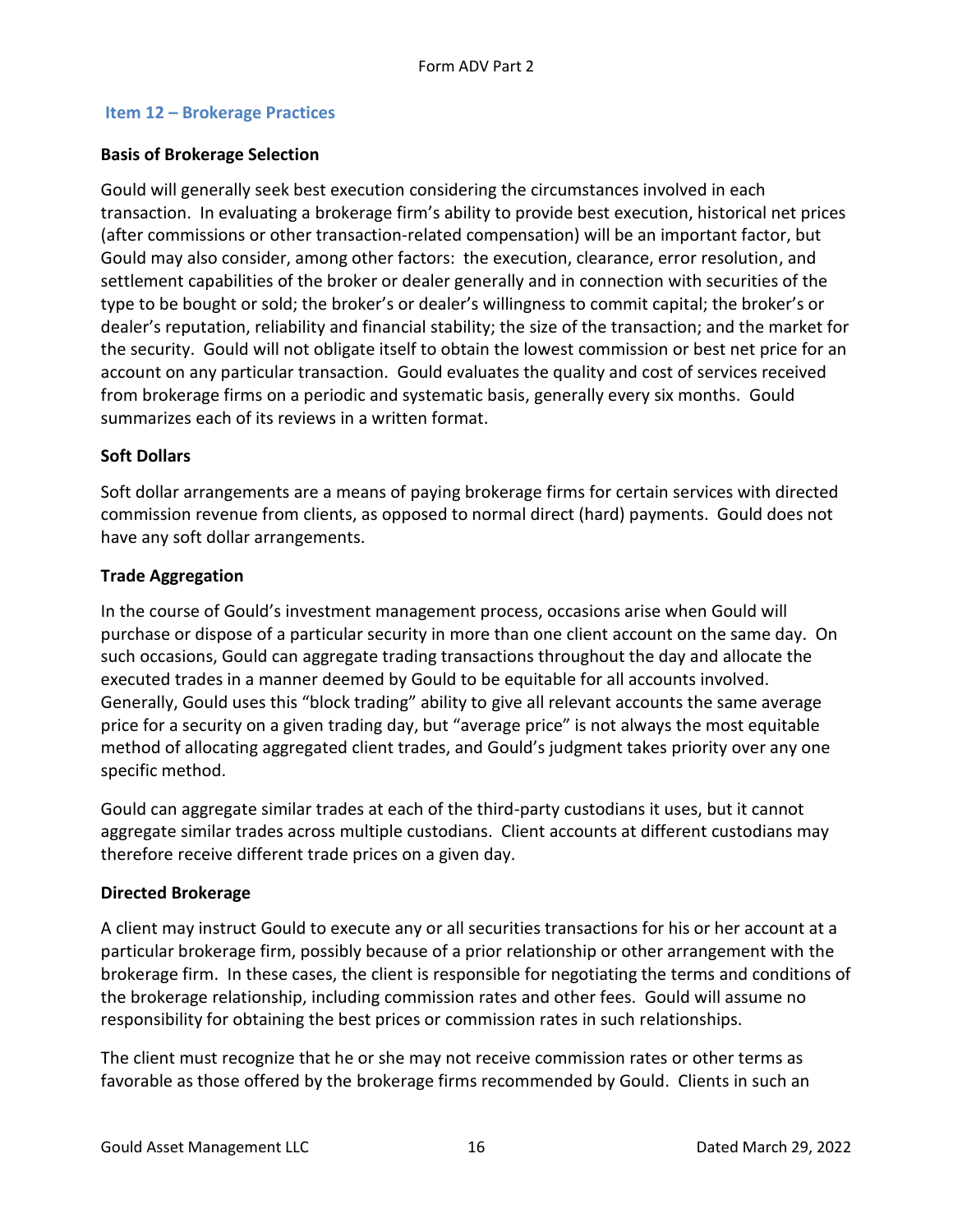arrangement must notify Gould in writing if they want to cease executing transactions with the alternative brokerage firm.

### <span id="page-16-0"></span>**Item 13 – Review of Accounts**

All accounts are reviewed periodically by one or more investment professionals at Gould Asset Management. Account reviews are conducted no less frequently than quarterly. Account reviews focus on the account's allocation among asset classes and/or individual securities, as applicable, and whether any changes are necessary, consistent with the account's long-term investment objective. Significant market, economic, or political developments may trigger special account reviews, but generally will not result in immediate changes in the account. Reporting systems based on data provided by account custodians are used to review account positions.

There are six reviewers, consisting of the President, four Portfolio Managers, and one Consultant. These individuals are described in the supplement to this brochure. Accounts are generally assigned individually to reviewers but may be reviewed jointly by two or more reviewers. Reviewers observe account holdings to determine what, if any, actions are advisable for furthering the long-term objectives of the account. Overall investment policy is determined by Gould's portfolio management team, led by the Chief Investment Officer, Donald P. Gould.

Gould provides written quarterly reports to clients, describing quarter-end holdings and asset allocation, contributions and withdrawals during the period, and rate of return calculations, as well as a statement of management fees deducted. Additional materials are typically included that are not client-specific, for example, a broad economic and market review and an overall performance summary for various investment strategies offered by Gould. Additionally, custodians send written monthly statements to clients via paper and/or electronic means.

### <span id="page-16-1"></span>**Item 14 – Client Referrals and Other Compensation**

### <span id="page-16-2"></span>**Referral Programs**

As a result of past participation in TD Ameritrade's AdvisorDirect program (the "referral program"), Gould received client referrals from TD Ameritrade. TD Ameritrade established the referral program as a means of referring its brokerage customers and other investors seeking fee-based personal investment management services or financial planning services to independent investment advisors. TD Ameritrade does not supervise Gould and has no responsibility for Gould's management of client portfolios or Gould's other advice or services. Gould is no longer participating in the referral program for purposes of receiving client referrals, but it is obligated to pay TD Ameritrade an ongoing fee for each continuing client relationship established as a result of past referrals. This fee is usually a percentage (not to exceed 25%) of the advisory fee that the client pays to Gould ("Solicitation Fee"). Gould will also pay TD Ameritrade the Solicitation Fee on any advisory fees received by Gould from any of a referred client's family members who hired Gould on the recommendation of such referred client. Gould will not charge clients referred to it through AdvisorDirect any fees or costs higher than its standard fee schedule offered to its other clients or otherwise pass on Solicitation Fees paid to TD Ameritrade to Gould's clients.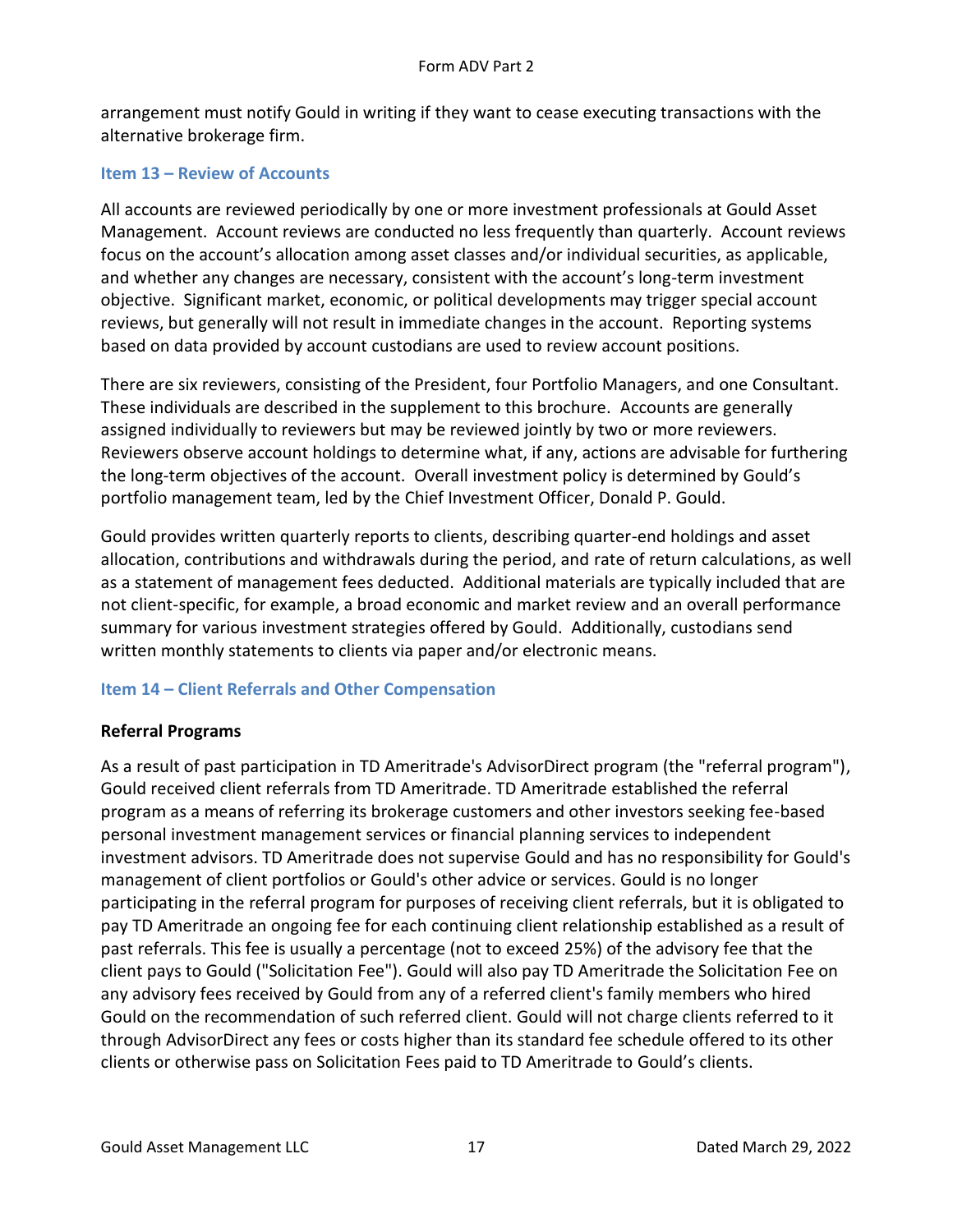# <span id="page-17-0"></span>**Solicitation**

Gould has entered into contractual agreements with individuals and/or organizations ("agents") who solicit clients for Gould. While the specific terms of the arrangements may differ, generally, an agent's compensation is based upon the value of assets of the referred client(s) managed by Gould. The agent's compensation will usually increase the referred client's total fees beyond that which Gould would otherwise charge the referred client for its investment management services. Certain of Gould's employees who refer or help solicit investment advisory clients to Gould may be compensated on a one-time or ongoing basis based on a percentage of the advisory fees paid by such client to Gould. Gould may also compensate unaffiliated, third-party solicitors for the referral of advisory clients. Such fees are paid in accordance with the provisions of Rule 206(4)-3 under the Advisers Act.

In certain situations, the client may pay more for Gould's services because of the Solicitor's introduction than if the client engaged Gould's services directly (independent of the Solicitor). In such events, the written disclosure statement provided by the Solicitor shall indicate accordingly. As a result of this factor, the services to be provided by Gould to any particular client could be available from other advisers at lower fees.

### <span id="page-17-1"></span>**Financial Support for Client Appreciation Events**

The custodians may from time to time provide financial support for Gould-sponsored client appreciation events.

### <span id="page-17-2"></span>**Item 15 – Custody**

Gould is deemed to have custody of client assets because of:

- 1. Gould's authority to make withdrawals directly from client accounts to pay our advisory fees; and,
- 2. The existence of standing letters of authorization, executed by Gould clients, that authorize the client's custodian to act on instructions from Gould to transfer client assets to a specified third party.

Notwithstanding, all Gould client assets are held in client name either by a third-party custodian (typically a brokerage firm, as described in the next paragraph) or, in the case of non-public securities (such as RE LLCs and PE Funds), on the books of the securities issuer.

Unless a client has an existing relationship with a custodian that it wishes to maintain, Gould will generally recommend that clients utilize one of three brokerage firms to act as custodian: Fidelity Investments, TD Ameritrade, and/or Charles Schwab & Co. Gould believes these firms provide good service for a competitive fee. Gould has no affiliation with any of these firms and does not receive any compensation in connection with recommending their services. As noted above, custodians may from time to time provide financial support for Gould-sponsored client appreciation events.

Clients receive monthly statements from the brokerage firm, bank or other qualified custodian that holds and maintains client's investment assets. Gould urges clients to carefully review such

Gould Asset Management LLC and the state of the 18 data of the US Dated March 29, 2022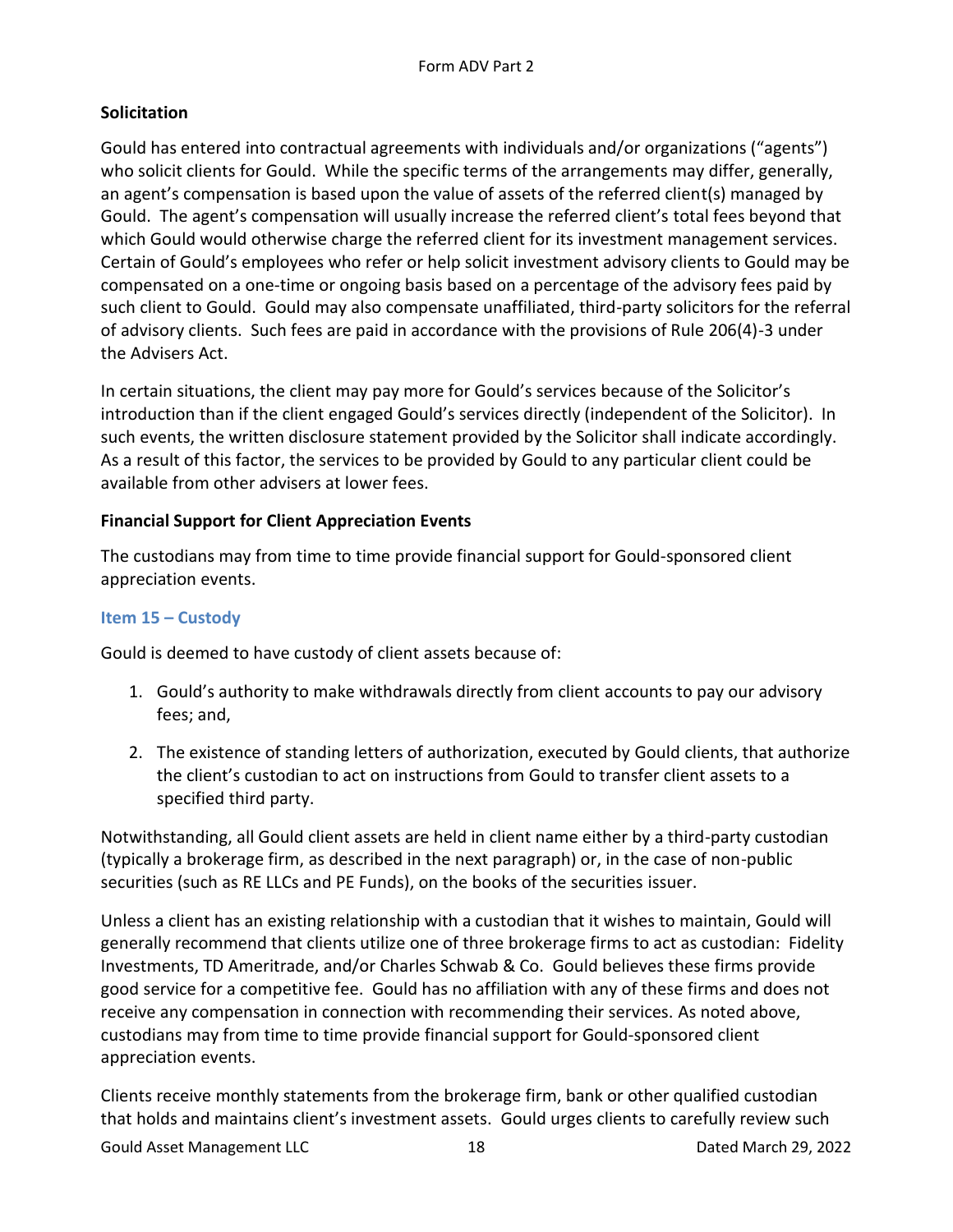statements and compare such official custodial records to the account statements that Gould provides.

Our statements may vary from custodial statements. Gould and the custodian may use different accounting methods for measuring the cost basis of investments, causing the amounts of reported gains and losses (both realized and unrealized) to differ. The timing of month-end dividend and interest payments from certain securities may result in valuation differences, depending on the reporting date used. Finally, Gould may take accrued interest on fixed-income securities (bonds) into account in its account valuations, while custodial statements typically do not.

### <span id="page-18-0"></span>**Item 16 – Investment Discretion**

Gould generally receives discretionary authority from the client to select the securities to be bought or sold, as well as the brokerage firms that will execute the trades, without obtaining consent from the client before transactions take place. In all cases, however, such discretion is to be exercised in a manner consistent with the stated investment objectives for the particular client account. Discretionary authority is conveyed to Gould at the outset of an advisory relationship by the client's execution of, 1) a brokerage application with the selected third-party custodian, and 2) a formal investment advisory agreement with Gould.

When selecting securities and determining amounts to be transacted, Gould observes the investment policies, limitations and restrictions of the clients for which it advises. Client-imposed investment guidelines and restrictions must be provided to Gould in writing.

Gould's authority may be subject to conditions imposed by the client, examples of which may include:

- 1. The client restricts or prohibits transactions in a particular security or in securities of a specific industry or issuer.
- 2. The client directs that transactions be executed through specific brokers or dealers (possibly conditioned on factors such as availability of particular securities or competitiveness of transaction fees).

With respect to investments in certain real estate limited liability companies ("RE LLCs"; see Item 4 above), Gould may from time to time discuss with certain clients an investment in a RE LLC. Because of the illiquidity of investments in RE LLCs, as well as risk factors specific to the property being acquired by the RE LLC, Gould advises clients on how an RE LLC investment could fit into the client's overall portfolio and investment strategy, but any decision to invest in an RE LLC generally is made on a non-discretionary basis, meaning that the ultimate decision to invest in any given RE LLC is made by the client.

With respect to investments in certain private equity funds ("PE Funds"; see Item 4 above), Gould may from time to time discuss with certain clients an investment in a PE Fund. Because of the illiquidity of investments in a PE Fund, Gould advises clients on how a PE Fund investment could fit into the client's overall portfolio and investment strategy, but any decision to invest in a PE Fund generally is made on a non-discretionary basis, meaning that the ultimate decision to invest in any given PE Fund is made by the client.

Gould Asset Management LLC and the control of the 19 dates of the Dated March 29, 2022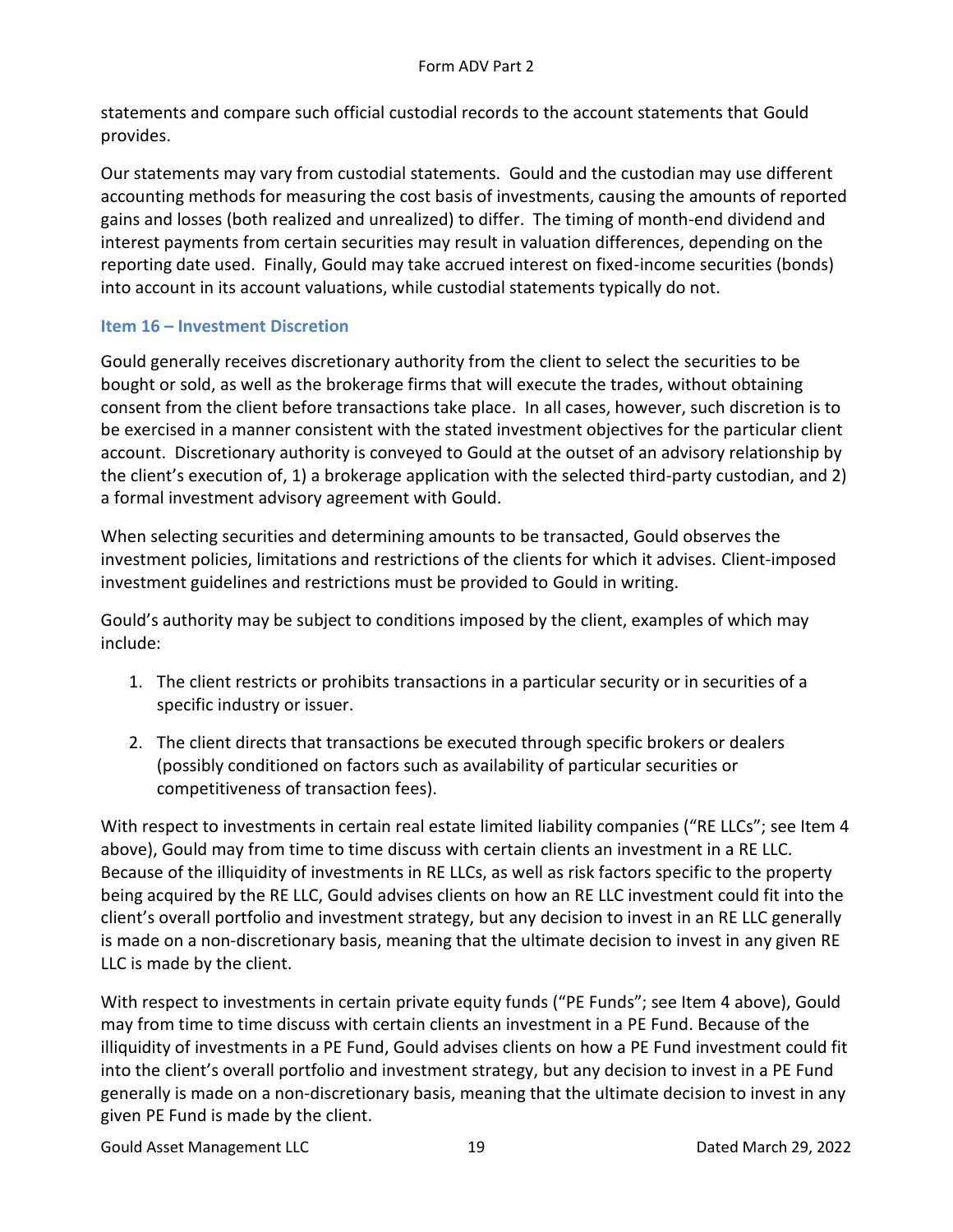Notwithstanding, Gould may also invest on behalf of clients in RE LLCs and/or PE Funds on a discretionary basis.

# <span id="page-19-0"></span>**Item 17 – Voting Client Securities**

Generally, Gould does not vote (by proxy or otherwise) in any matters related to securities beneficially held in client accounts. Gould affirmatively disclaims responsibility for voting (by proxy or otherwise) on such matters, unless specifically agreed to in writing. Clients retain the responsibility for receiving and voting proxies for all securities maintained in client portfolios.

Should Gould agree to vote proxies for a particular client, Rule 206(4)-6 under the Advisers Act requires every investment adviser to adopt and implement written policies and procedures, reasonably designed to ensure that the adviser votes proxies in the best interest of its clients. In such circumstances, it would be the policy of Gould to vote client proxies in the interest of maximizing shareholder value. To that end, Gould would vote in a way that it believes, consistent with its fiduciary duty, will cause the value of the issue to increase the most or decline the least. Consideration would be given to both the short and long-term implications of the proposal to be voted on when considering the optimal vote.

Gould has entered into an agreement with Institutional Shareholder Services ("ISS") whereby ISS, with the consent of Gould's client, votes client proxies. This service is provided at Gould's expense solely as a courtesy to clients who wish to delegate proxy voting responsibility to a third-party. Gould does not specifically endorse the proxy voting policy of ISS, and any decision to use the services of ISS is solely the client's. Clients are required to opt-in if they wish to use this service. More information on this service is available on request.

Any general or specific proxy voting guidelines provided by an advisory client or its designated agent in writing and accepted by Gould will supersede this policy. Clients may wish to have their proxies voted by an independent third party or other named fiduciary or agent, at the client's expense (except in the case of ISS as described above, where the expense is borne by Gould).

Because Gould does not presently vote in any matters related to securities beneficially held in client accounts, Gould does not presently have a written proxy voting policy. Should Gould create one in the future, clients would be able to obtain copies of the complete proxy voting policy by contacting Gould at the address or phone number on this document.

Gould does not handle class action matters on behalf of clients. Gould may, at its option, assist clients in completing the necessary paperwork upon request. In addition, as described in Item 10 above, Gould has contracted with Chicago Clearing Corporation ("CCC") to offer a service to Gould clients whereby CCC will file claims for participating Gould clients in securities class action settlements.

### <span id="page-19-1"></span>**Item 18 – Financial Information**

Registered investment advisers are required in this Item to provide you with certain financial information or disclosures about Gould's financial condition. Gould has no financial commitment that impairs its ability to meet contractual and fiduciary commitments to clients, and the company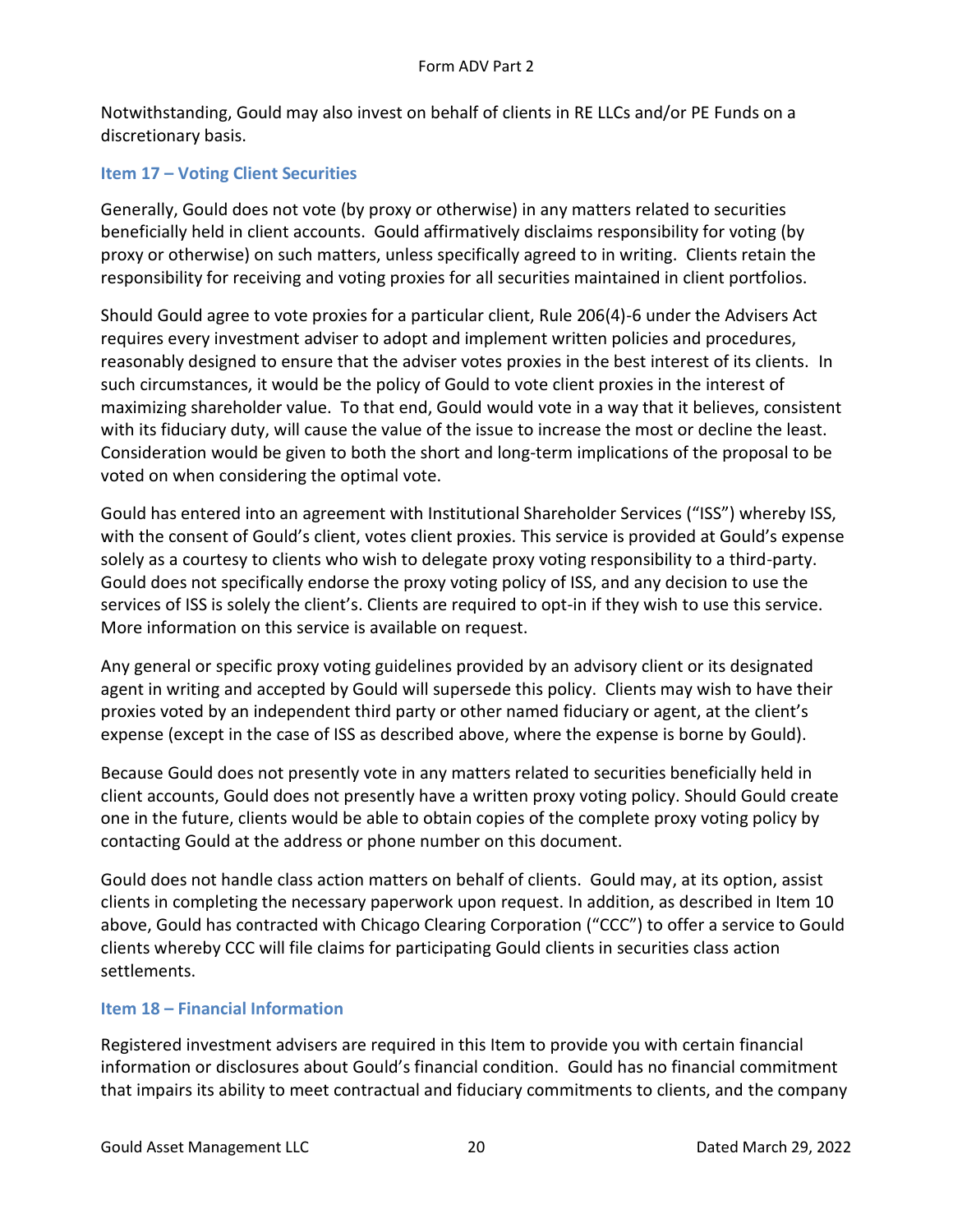has not been the subject of a bankruptcy proceeding or petition. Gould does not require or solicit prepayment of fees six months or more in advance of the rendering of advisory services.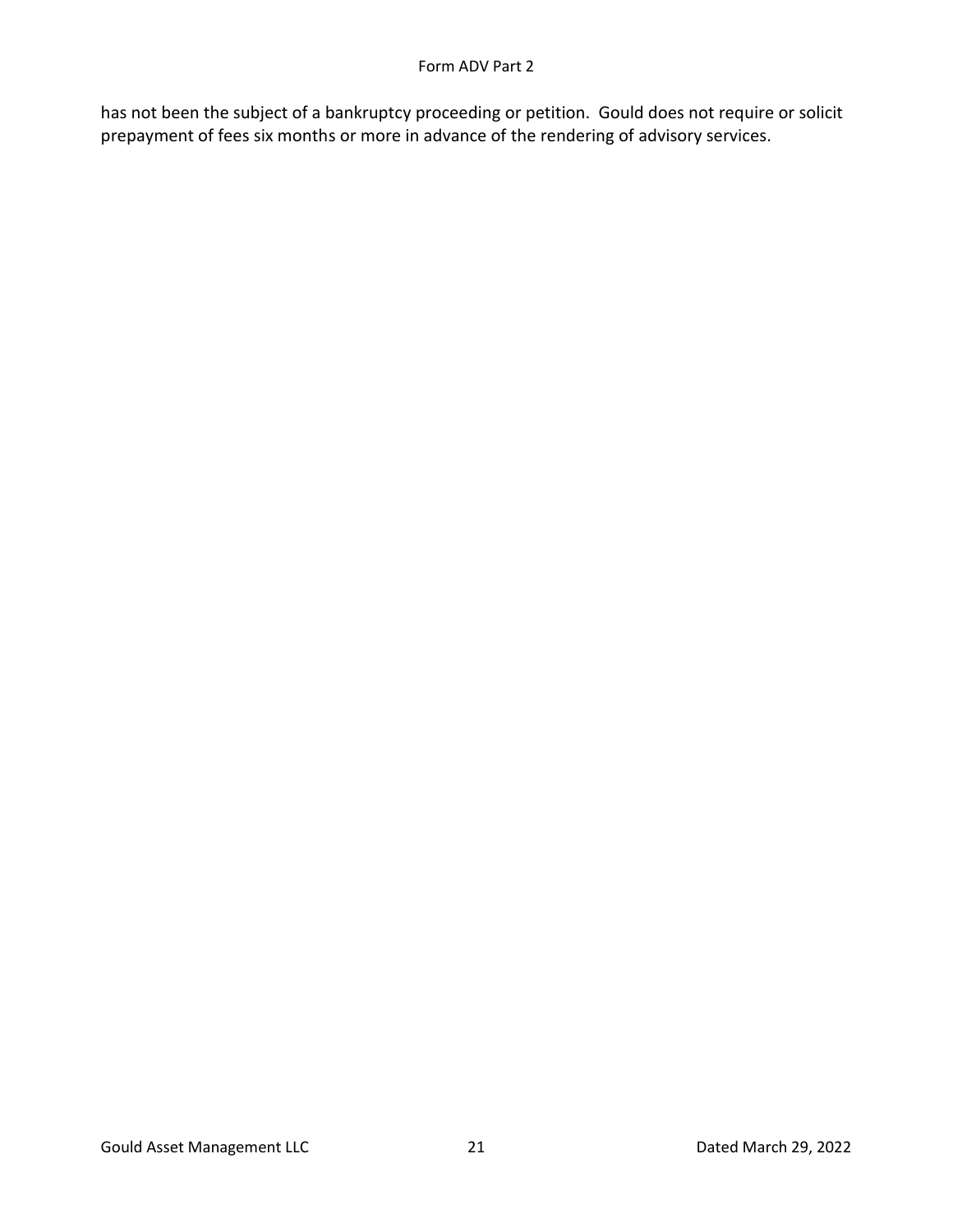# <span id="page-21-0"></span>**Part 2B of Form ADV: Brochure Supplement**

<span id="page-21-1"></span>**Item 1 – Cover Page**



341 West First Street, Suite 200 Claremont, CA 91711 (909) 445-1291 www.gouldasset.com

March 29, 2022

Supplemental Information For:

Donald P. Gould **John J. DeBiase III, CFA** Paul M. Goldensohn Derek Baldwin, CFA Thomas K. Carr Jr., CFP<sup>®</sup> Scott B. Smith, CFA

Serena C. Lam, CFP®

### **Important Note:**

This Brochure Supplement provides information about the personnel listed above that supplements the Gould Asset Management LLC Brochure. You should have received a copy of that Brochure. Please contact us at (909) 445-1291 or contact@gouldasset.com if you did not receive the Gould Asset Management LLC Brochure or if you have any questions about the contents of this supplement.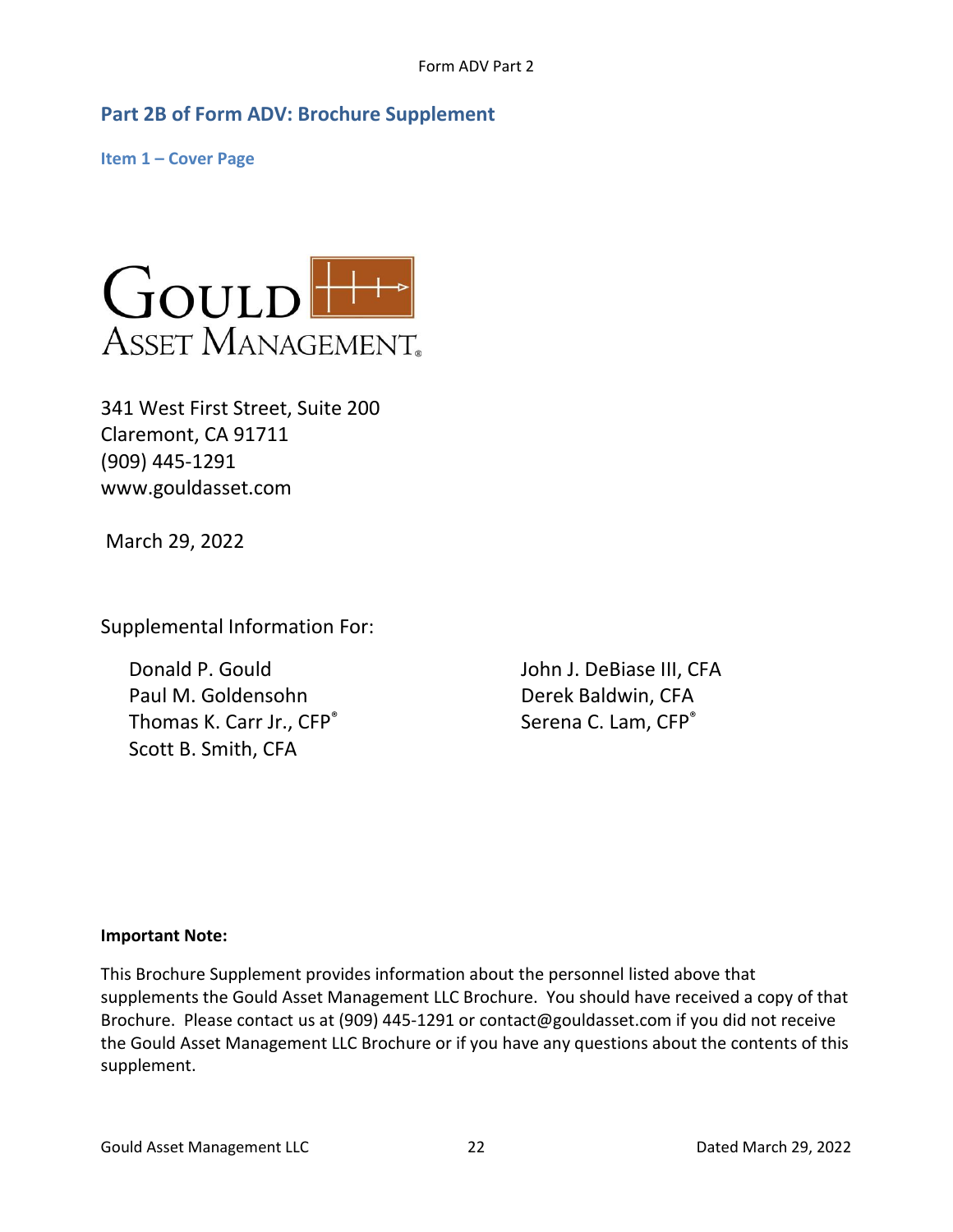### <span id="page-22-0"></span>**Item 2 – Educational Background and Business Experience**

### **Donald P. Gould**

Birth Year: 1958

Education: B.A., Pomona College, 1979

M.B.A., Harvard Business School, 1981

### Business Background:

- President, Chief Investment Officer, Member (Partner) and Manager, Gould Asset Management LLC, Claremont, CA, 2020-present
- President, Chief Investment Officer, Chief Compliance Officer, Member (Partner) and Manager, Gould Asset Management LLC, Claremont, CA, 1999-2020
- Portfolio Manager, Franklin Advisers, Inc., San Mateo, CA, 1994-1999
- Managing Director, Templeton Worldwide, Inc., Fort Lauderdale, FL, 1995-1999
- Senior Vice President Corporate Development, Templeton/Franklin Investment Services, Inc., San Mateo, CA, 1995-1999
- Director, Franklin Asset Management (Proprietary) Ltd., Johannesburg, South Africa, 1997- 1999
- President & Consultant, Huntington Funds, Pasadena, CA, 1992-1993
- President, Huntington Advisers, Inc., Pasadena, CA, 1985-1992

### **Paul M. Goldensohn**

- Birth Year: 1954
- Education: B.A., Brandeis University, 1976

M.B.A., Harvard Business School, 1981

Business Background:

- Member (Partner), Gould Asset Management LLC, Claremont, CA, 1999-present
- Consultant, Gould Asset Management LLC, Claremont, CA, 2004-present
- Managing Director, Bankers Trust Company, New York, risk management of global derivatives, 1981-1990
- Private Investor, 1990-Present

Gould Asset Management LLC 23 Dated March 29, 2022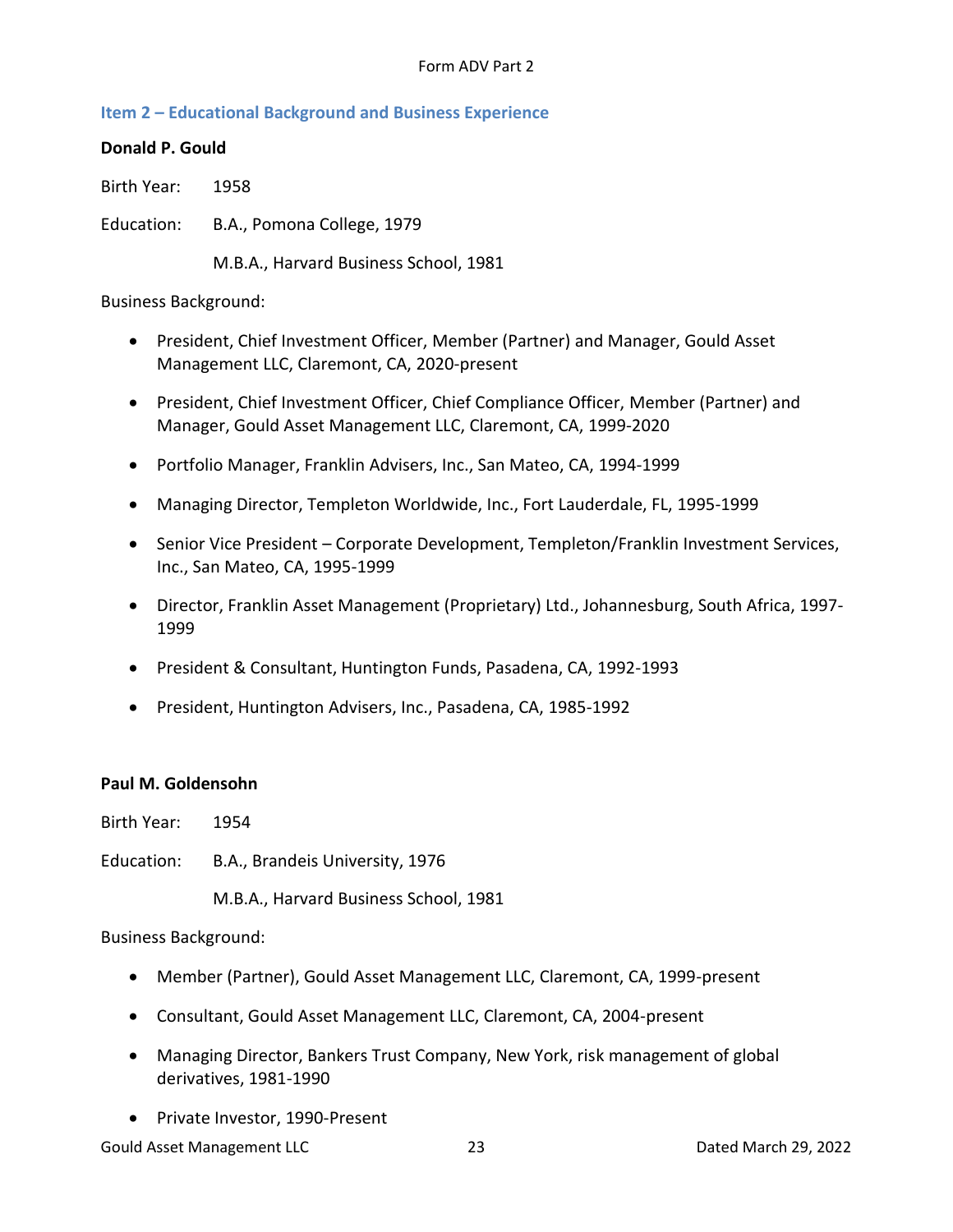### **Thomas K. Carr Jr., CFP®**

Birth Year: 1964

Education: B.A., University of California, San Diego, 1987

Business Background:

- Chief Compliance Officer, Gould Asset Management LLC, Claremont, CA, 2020-present
- Member (Partner), Gould Asset Management LLC, Claremont, CA, 2016-present
- Senior Portfolio Manager; employed by Gould Asset Management LLC, Claremont, CA, 2002-present
- Attained Certified Financial Planner (CFP®) designation in 1997
- Charles Schwab & Co., Inc., Senior Investment Specialist, 1993-2002

### **Scott B. Smith, CFA**

Birth Year: 1980

Education: B.A., Claremont McKenna College, 2002

M.B.A., Peter F. Drucker and Masatoshi Ito School of Management, 2004

Business Background:

- Member (Partner), Gould Asset Management LLC, Claremont, CA, 2016-present
- Senior Portfolio Manager; employed by Gould Asset Management LLC, Claremont, CA, 2004-present
- Earned right to use Chartered Financial Analyst (CFA) designation in 2006
- Licenses held: Series 65

#### **John J. DeBiase III, CFA**

Birth Year: 1986

Education: B.A., University of North Florida, 2010

M.A., Claremont McKenna College, 2012

Business Background:

- Member (Partner), Gould Asset Management LLC, Claremont, CA, 2016-present
- Senior Portfolio Manager; employed by Gould Asset Management LLC, Claremont, CA, 2012-present

Gould Asset Management LLC and 24 Dated March 29, 2022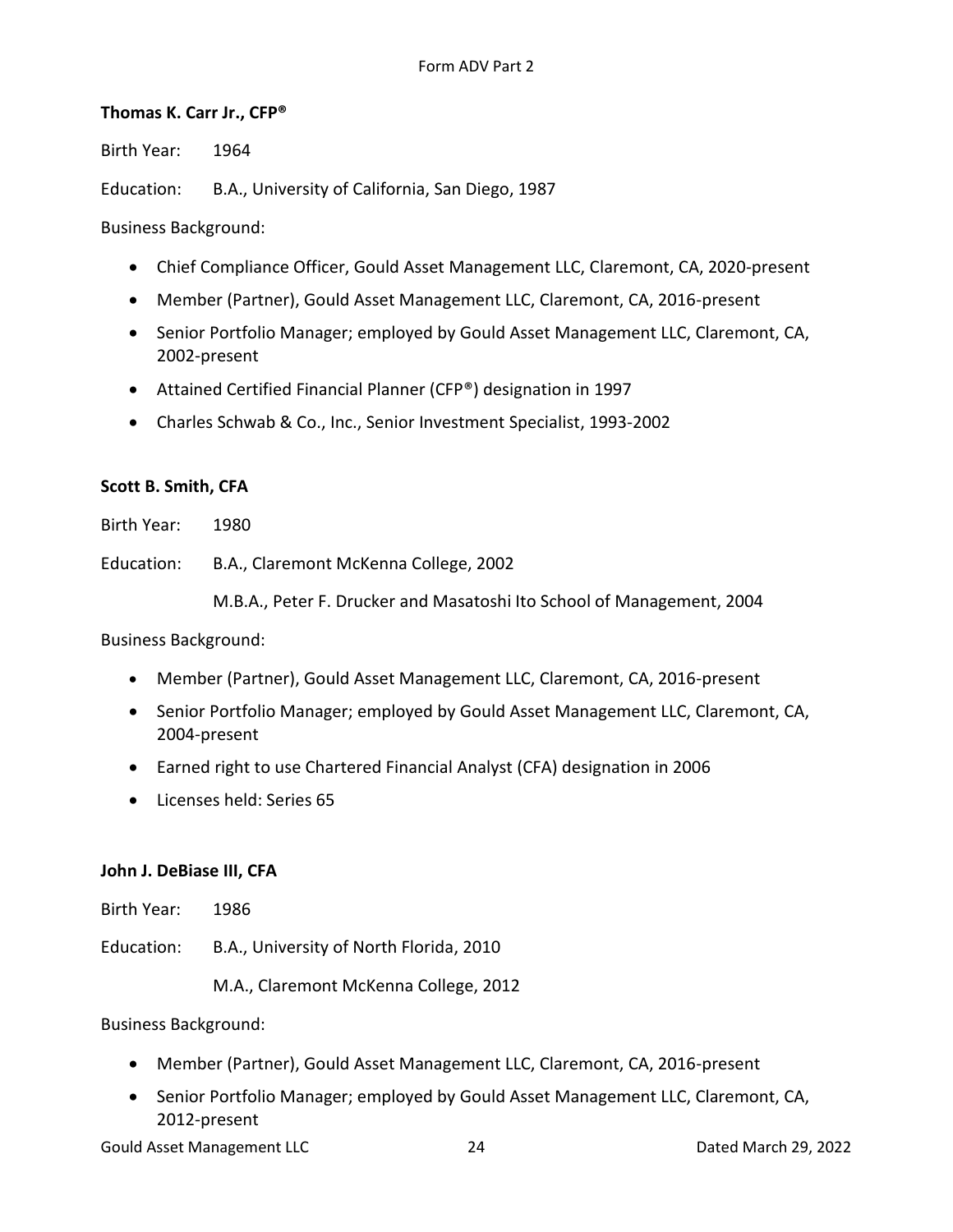#### Form ADV Part 2

- Earned right to use Chartered Financial Analyst (CFA) designation in 2016
- Licenses held: Series 65

#### **Derek Baldwin, CFA**

Birth Year: 1986

Education: B.S., California State University, Long Beach, 2009

Business Background:

- Portfolio Manager; employed by Gould Asset Management LLC, Claremont, CA, 2014 present
- Earned right to use Chartered Financial Analyst (CFA) designation in 2014

#### **Serena Lam, CFP®**

Birth Year: 1988

Education: B.A., University of California, Los Angeles, 2012

Business Background:

- Attained Certified Financial Planner (CFP®) designation in 2022
- Portfolio Operations Associate; employed by Gould Asset Management LLC, Claremont, CA, 2017-present
- Advisor Assistant; employed by Genuine Financial Services, Brea, CA, 2012-2017
- Licenses held: Series 65

#### <span id="page-24-0"></span>**Item 3 – Disciplinary Information**

Registered investment advisers are required to disclose all material facts regarding any legal or disciplinary events that would be material to your evaluation of each supervised person providing investment advice.

#### **Donald P. Gould**

Mr. Gould has not had any civil or criminal actions brought against him, nor has he had any administrative proceedings before any state, federal, or foreign financial regulatory authority.

#### **Paul M. Goldensohn**

Gould Asset Management LLC and 25 Dated March 29, 2022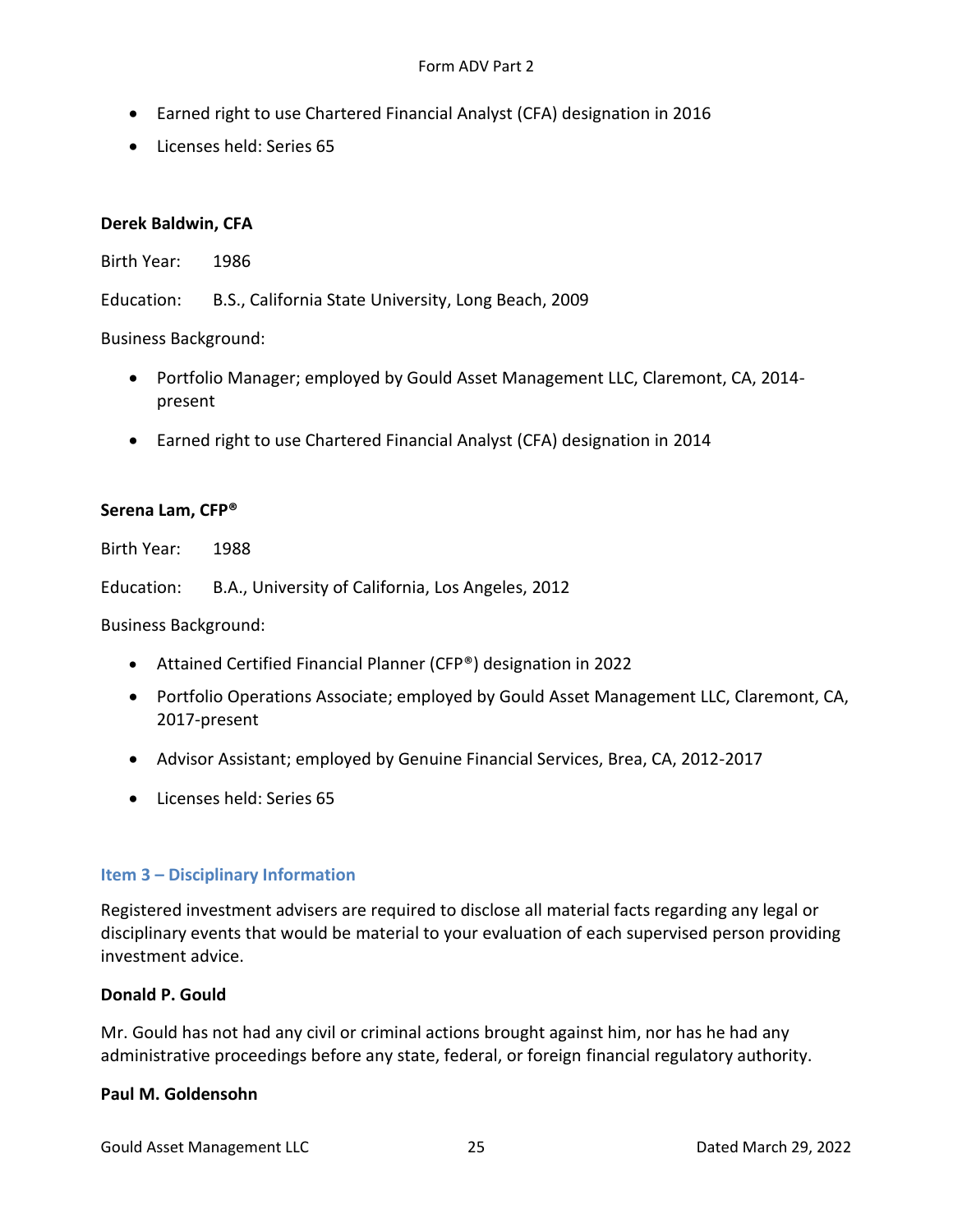Mr. Goldensohn has not had any civil or criminal actions brought against him, nor has he had any administrative proceedings before any state, federal, or foreign financial regulatory authority.

# **Thomas K. Carr Jr., CFP®**

Mr. Carr has not had any civil or criminal actions brought against him, nor has he had any administrative proceedings before any state, federal, or foreign financial regulatory authority.

# **Scott B. Smith, CFA**

Mr. Smith has not had any civil or criminal actions brought against him, nor has he had any administrative proceedings before any state, federal, or foreign financial regulatory authority.

### **John J. DeBiase III, CFA**

Mr. DeBiase has not had any civil or criminal actions brought against him, nor has he had any administrative proceedings before any state, federal, or foreign financial regulatory authority.

### **Derek Baldwin, CFA**

Mr. Baldwin has not had any civil or criminal actions brought against him, nor has he had any administrative proceedings before any state, federal, or foreign financial regulatory authority.

### **Serena Lam, CFP®**

Mrs. Lam has not had any civil or criminal actions brought against her, nor has she had any administrative proceedings before any state, federal, or foreign financial regulatory authority.

### <span id="page-25-0"></span>**Item 4 – Other Business Activities**

### **Donald P. Gould**

Mr. Gould is not actively engaged in any other business or occupation that provides a substantial source of income. From time to time, Mr. Gould may devote substantial time to his duties as a Trustee of Pitzer College in Claremont, California. Mr. Gould may from time to time teach college and/or graduate level courses in the investment management field.

### **Paul M. Goldensohn**

Mr. Goldensohn is not actively engaged in any other business or occupation that provides a substantial source of income or consumes a substantial amount of his time.

### **Thomas K. Carr Jr. CFP®**

Mr. Carr is not actively engaged in any other business or occupation that provides a substantial source of income or consumes a substantial amount of his time.

### **Scott B. Smith, CFA**

Mr. Smith is not actively engaged in any other business or occupation that provides a substantial source of income or consumes a substantial amount of his time.

Gould Asset Management LLC and 26 and 26 Dated March 29, 2022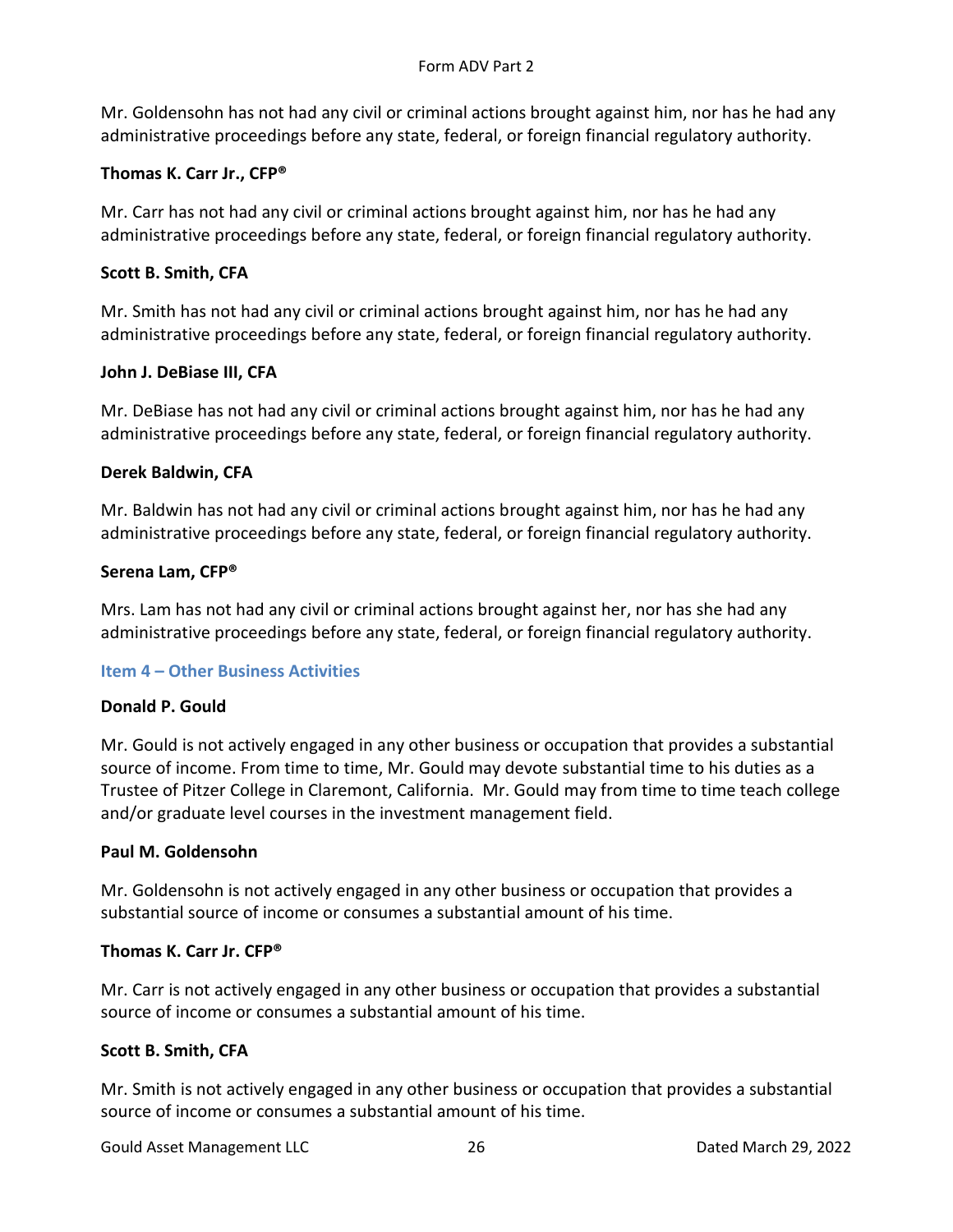#### **John J. DeBiase III, CFA**

Mr. DeBiase is not actively engaged in any other business or occupation that provides a substantial source of income or consumes a substantial amount of his time.

#### **Derek Baldwin, CFA**

Mr. Baldwin is not actively engaged in any other business or occupation that provides a substantial source of income or consumes a substantial amount of his time.

#### **Serena Lam, CFP®**

Mrs. Lam is not actively engaged in any other business or occupation that provides a substantial source of income or consumes a substantial amount of her time.

#### <span id="page-26-0"></span>**Item 5 – Additional Compensation**

#### **Donald P. Gould**

Mr. Gould does not receive any compensation from third parties for providing investment advice.

#### **Paul M. Goldensohn**

Mr. Goldensohn does not receive any compensation from third parties for providing investment advice.

#### **Thomas K. Carr Jr., CFP®**

Mr. Carr does not receive any compensation from third parties for providing investment advice.

#### **Scott B. Smith, CFA**

Mr. Smith does not receive any compensation from third parties for providing investment advice.

#### **John J. DeBiase III, CFA**

Mr. DeBiase does not receive any compensation from third parties for providing investment advice.

#### **Derek Baldwin, CFA**

Mr. Baldwin does not receive any compensation from third parties for providing investment advice.

#### **Serena Lam, CFP®**

Mrs. Lam does not receive any compensation from third parties for providing investment advice.

#### <span id="page-26-1"></span>**Item 6 – Supervision**

As President, Chief Investment Officer, and controlling shareholder, Donald P. Gould is responsible for supervision of all advisory activities performed by the firm's supervised persons.

Gould Asset Management LLC 27 27 Dated March 29, 2022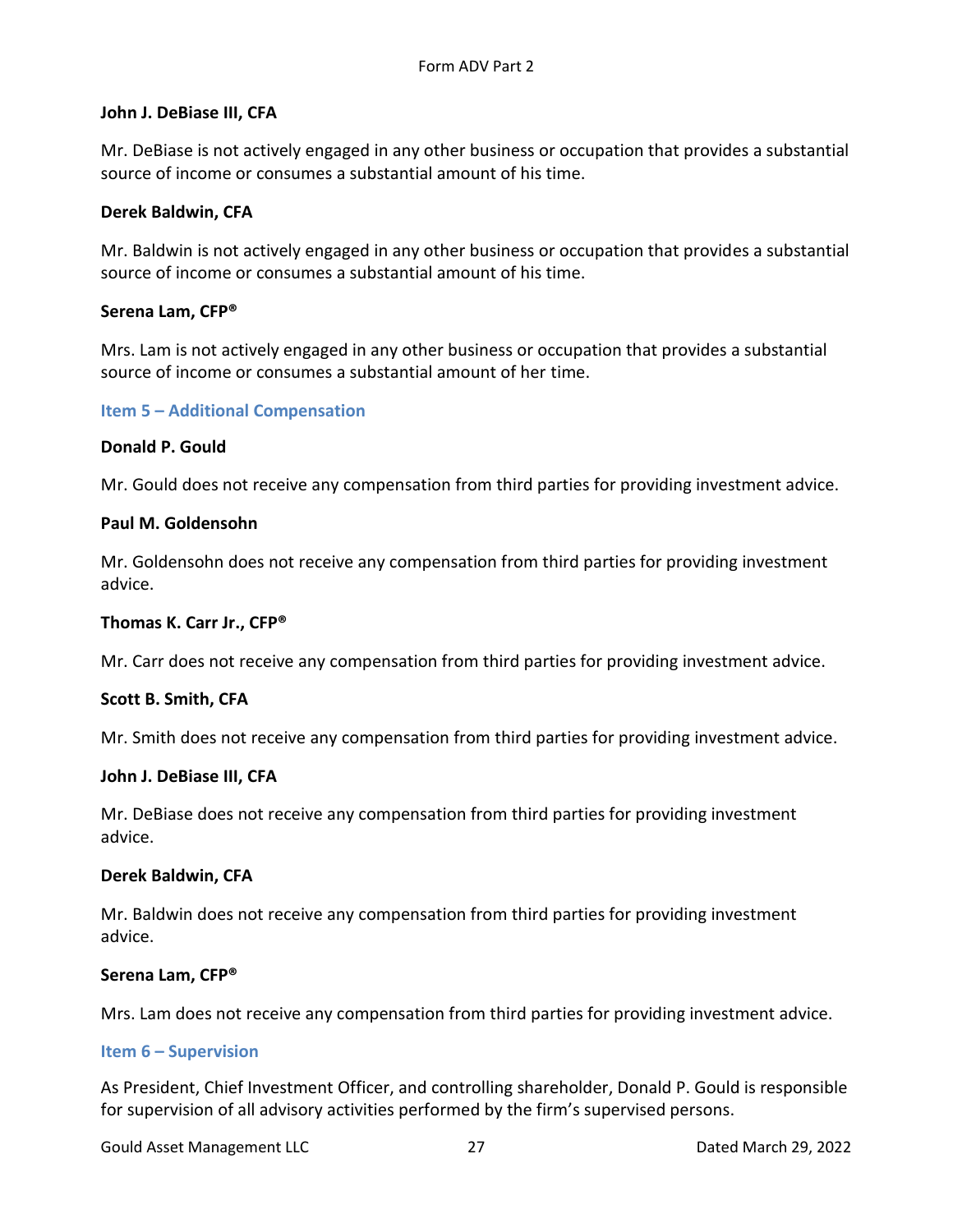All written client communications, investment advice, and securities trades made by Gould employees are archived in email, other electronic means, client relationship management software, and/or a SEC-compliant trade blotter for review and oversight by the Chief Compliance Officer (CCO), Thomas K. Carr Jr. Personal trades placed by employees are subject to preclearance and post-review by the CCO or designated employee via duplicate brokerage statements or electronic means, to ensure compliance with Gould's personal trading policies. The CCO's personal trades are cleared by Scott B. Smith, Portfolio Manager and reviewed by a designated employee on a regular basis.

Donald P. Gould can be reached at (909) 445-1291 or [dgould@gouldasset.com.](mailto:dgould@gouldasset.com) Thomas K. Carr Jr. can be reached at (909) 445-1291 or [tcarr@gouldasset.com.](mailto:tcarr@gouldasset.com)

# **Descriptions of Professional Designations**

The following explains the minimum qualifications required for professional designations obtained by certain supervised persons employed by Gould. References to designations held can be found in Brochure Supplement, above.

### **Certified Financial Planner (CFP)**

The CERTIFIED FINANCIAL PLANNER™, CFP® and federally registered CFP (with flame design) marks (collectively, the "CFP® marks") are professional certification marks granted in the United States by Certified Financial Planner Board of Standards, Inc. ("CFP Board").

The CFP® certification is a voluntary certification; no federal or state law or regulation requires financial planners to hold CFP® certification. It is recognized in the United States and other countries for its (1) high standard of professional education; (2) stringent code of conduct and standards of practice; and (3) ethical requirements that govern professional engagements with clients. Currently, more than 62,000 individuals have obtained CFP® certification in the United States.

To attain the right to use the CFP® marks, an individual must satisfactorily fulfill the following requirements:

- Education Complete an advanced college-level course of study addressing the financial planning subject areas that CFP Board's studies have determined as necessary for the competent and professional delivery of financial planning services, and attain a Bachelor's Degree from a regionally accredited United States college or university (or its equivalent from a foreign university). CFP Board's financial planning subject areas include insurance planning and risk management, employee benefits planning, investment planning, income tax planning, retirement planning, and estate planning.
- **•** Examination Pass the comprehensive CFP<sup>®</sup> Certification Examination. The examination, administered in 10 hours over a two-day period, includes case studies and client scenarios designed to test one's ability to correctly diagnose financial planning issues and apply one's knowledge of financial planning to real world circumstances.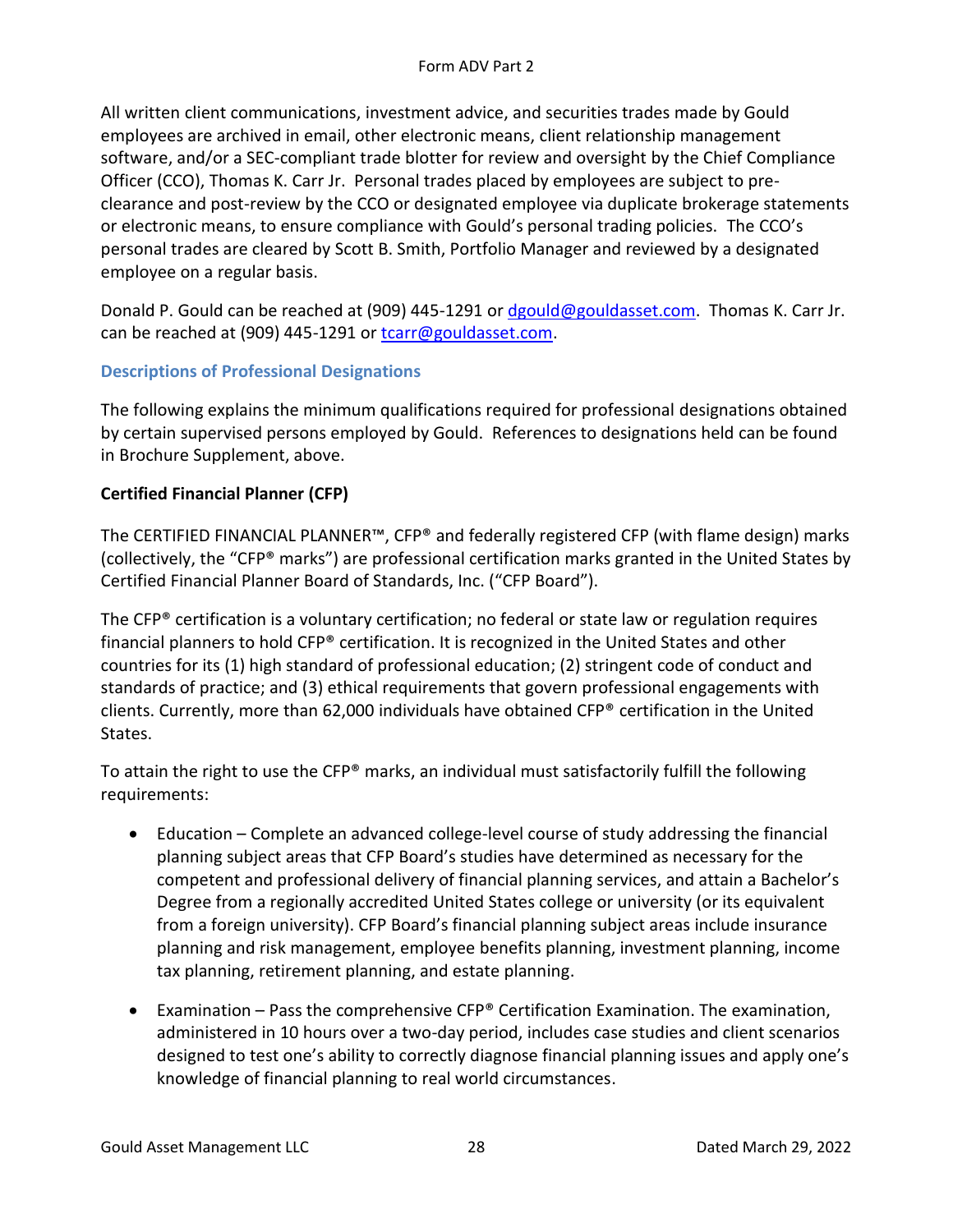- Experience Complete at least three years of full-time financial planning-related experience (or the equivalent, measured as 2,000 hours per year).
- Ethics Agree to be bound by CFP Board's *Standards of Professional Conduct*, a set of documents outlining the ethical and practice standards for CFP® professionals.

Individuals who become certified must complete the following ongoing education and ethics requirements in order to maintain the right to continue to use the CFP® marks:

Continuing Education – Complete 30 hours of continuing education hours every two years, including two hours on the *Code of Ethics* and other parts of the S*tandards of Professional Conduct*, to maintain competence and keep up with developments in the financial planning field; and

Ethics – Renew an agreement to be bound by the *Standards of Professional Conduct*. The *Standards* prominently require that CFP® professionals provide financial planning services at a fiduciary standard of care. This means CFP® professionals must provide financial planning services in the best interests of their clients.

CFP® professionals who fail to comply with the above standards and requirements may be subject to CFP Board's enforcement process, which could result in suspension or permanent revocation of their CFP® certification.

To learn more about the CFP® certification, visit www.cfp.net.

### **Chartered Financial Analyst (CFA)**

The Chartered Financial Analyst (CFA) charter is a globally respected, graduate-level investment credential established in 1962 and awarded by CFA Institute—the largest global association of investment professionals.

There are currently more than 120,000 CFA charterholders worldwide. To earn the CFA charter, candidates must: 1) pass three sequential, six-hour examinations; 2) have at least four years of qualified professional investment experience; 3) join CFA Institute as members; and 4) commit to abide by, and annually reaffirm, their adherence to the CFA Institute Code of Ethics and Standards of Professional Conduct.

### High Ethical Standards

The CFA Institute Code of Ethics and Standards of Professional Conduct, enforced through an active professional conduct program, require CFA charterholders to:

- Place their clients' interests ahead of their own
- Maintain independence and objectivity
- Act with integrity
- Maintain and improve their professional competence

Gould Asset Management LLC and 29 and 29 Dated March 29, 2022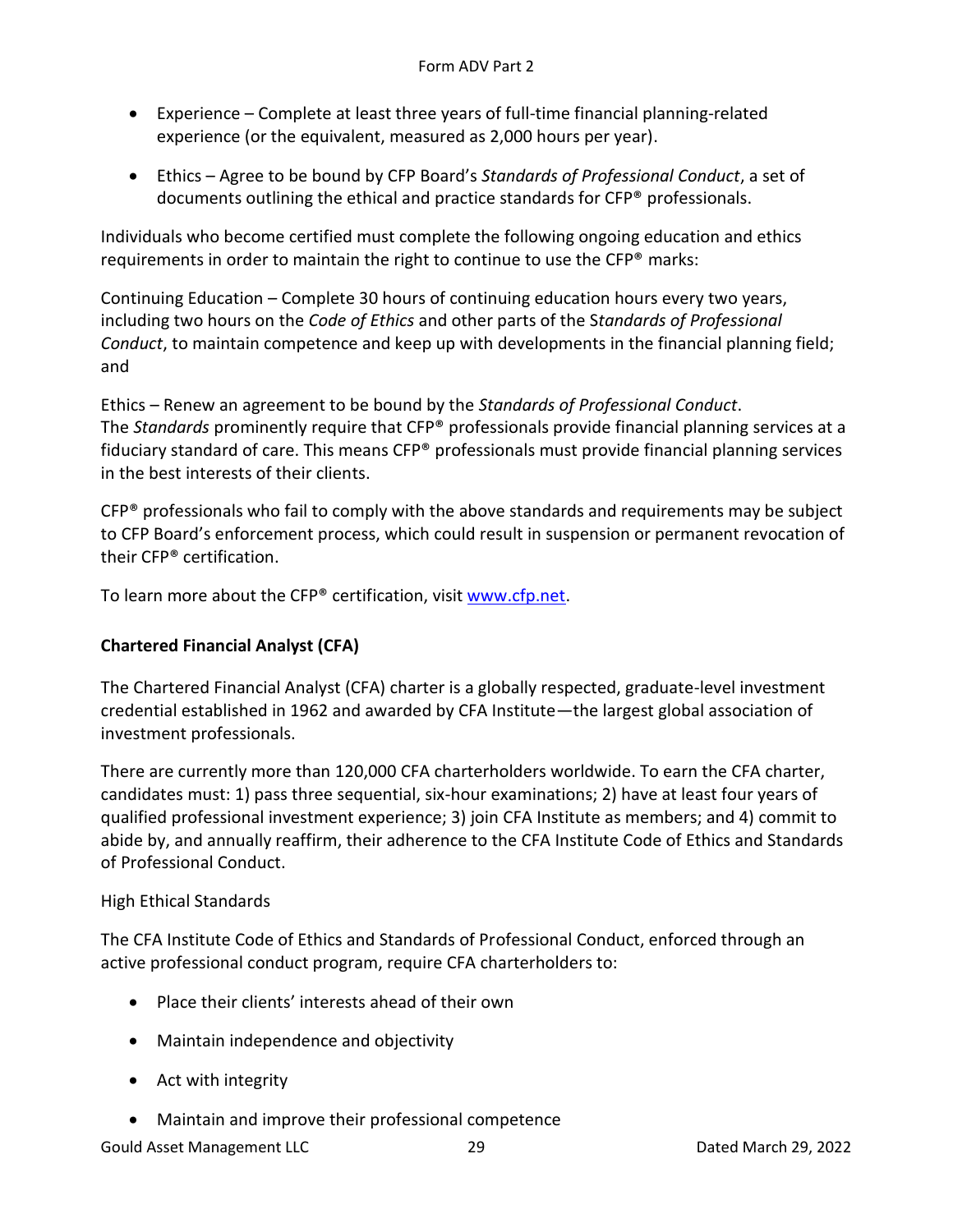• Disclose conflicts of interest and legal matters

### Global Recognition

Passing the three CFA exams is a difficult feat that requires extensive study (successful candidates report spending an average of 300 hours of study per level). Earning the CFA charter demonstrates mastery of many of the advanced skills needed for investment analysis and decision making in today's quickly evolving global financial industry. As a result, employers and clients are increasingly seeking CFA charterholders—often making the charter a prerequisite for employment.

Additionally, regulatory bodies in 19 countries recognize the CFA charter as a proxy for meeting certain licensing requirements, and more than 125 colleges and universities around the world have incorporated most of the CFA Program curriculum into their own finance courses.

### Comprehensive and Current Knowledge

The CFA Program curriculum provides a comprehensive framework of knowledge for investment decision making and is firmly grounded in the knowledge and skills used every day in the investment profession. The three levels of the CFA Program test a proficiency with a wide range of fundamental and advanced investment topics, including ethical and professional standards, fixedincome and equity analysis, alternative and derivative investments, economics, financial reporting standards, portfolio management, and wealth planning.

The CFA Program curriculum is updated every year by experts from around the world to ensure that candidates learn the most relevant and practical new tools, ideas, and investment and wealth management skills to reflect the dynamic and complex nature of the profession.

To learn more about the CFA charter, visit www.cfainstitute.org.